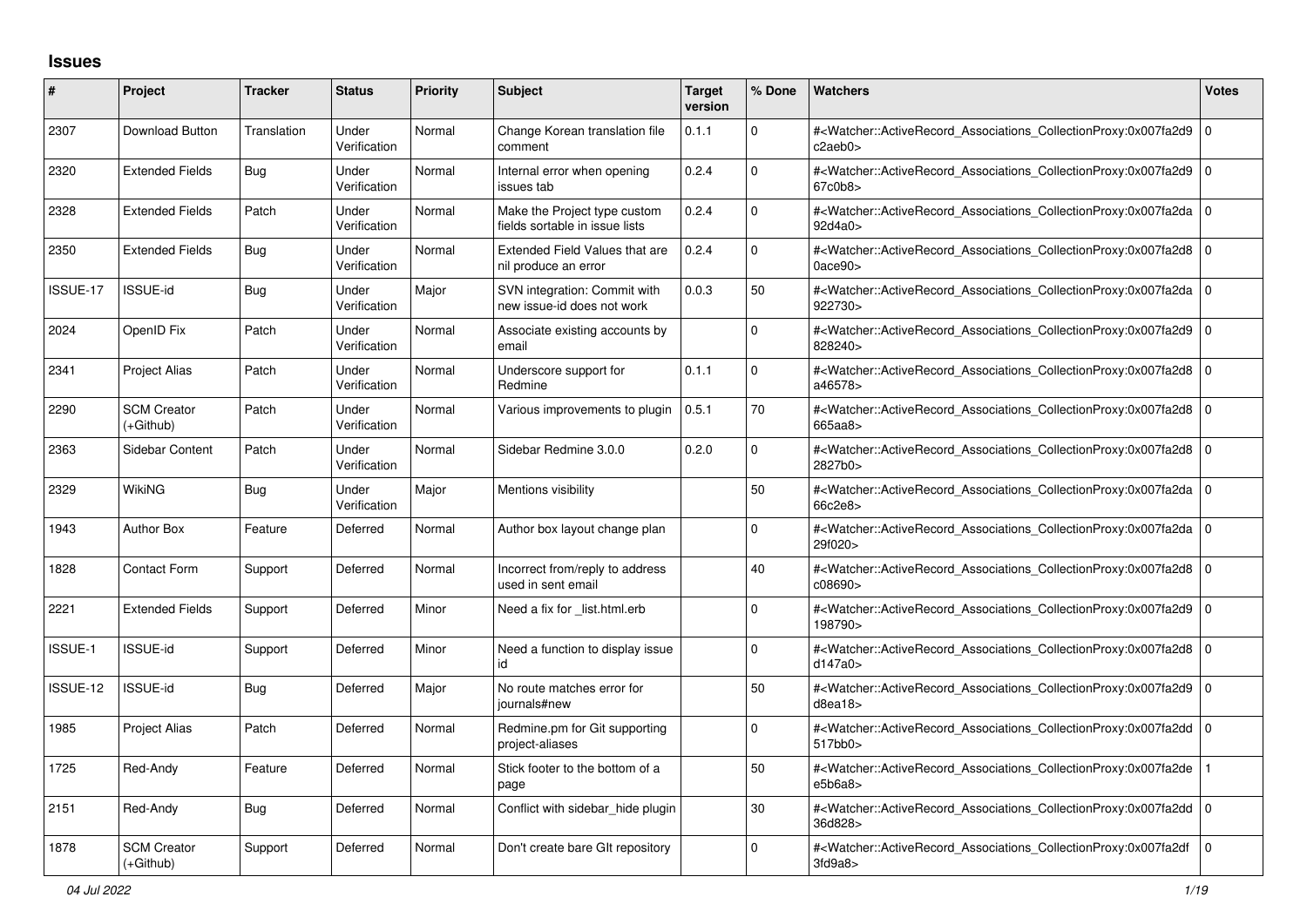| #    | Project                         | <b>Tracker</b> | <b>Status</b> | <b>Priority</b> | <b>Subject</b>                                                                                                                                                                                                                                                                                                                        | <b>Target</b><br>version | % Done   | <b>Watchers</b>                                                                                                                                          | <b>Votes</b> |
|------|---------------------------------|----------------|---------------|-----------------|---------------------------------------------------------------------------------------------------------------------------------------------------------------------------------------------------------------------------------------------------------------------------------------------------------------------------------------|--------------------------|----------|----------------------------------------------------------------------------------------------------------------------------------------------------------|--------------|
| 2278 | <b>SCM Creator</b><br>(+Github) | Patch          | Deferred      | Normal          | Disable "Save repository" button<br>on new repositories                                                                                                                                                                                                                                                                               |                          | $\Omega$ | # <watcher::activerecord_associations_collectionproxy:0x007fa2de<br>fcee18</watcher::activerecord_associations_collectionproxy:0x007fa2de<br>            | 0            |
| 1931 | <b>WikiNG</b>                   | Bug            | Deferred      | Normal          | it seems conflict with the<br>redmine ckeditor                                                                                                                                                                                                                                                                                        |                          | $\Omega$ | # <watcher::activerecord associations="" collectionproxy:0x007fa2de<br="">c3baa8&gt;</watcher::activerecord>                                             |              |
| 2322 | WikiNG                          | Bug            | Deferred      | Normal          | Viewing user pages does not<br>work after rename                                                                                                                                                                                                                                                                                      |                          | $\Omega$ | # <watcher::activerecord associations="" collectionproxy:0x007fa2df<br="">3ac3c8&gt;</watcher::activerecord>                                             | 0            |
| 2391 | <b>Contact Form</b>             | Support        | In Progress   | Normal          | Redmine 3.1 support?                                                                                                                                                                                                                                                                                                                  | 0.1.2                    | 50       | # <watcher::activerecord associations="" collectionproxy:0x007fa2df<br="">263e08&gt;</watcher::activerecord>                                             | $\Omega$     |
| 2161 | <b>Extended Fields</b>          | Support        | In Progress   | Critical        | Internal error On New Issues<br>tab                                                                                                                                                                                                                                                                                                   |                          | $\Omega$ | # <watcher::activerecord associations="" collectionproxy:0x007fa2df<br="">066600&gt;</watcher::activerecord>                                             | $\mathbf 0$  |
| 2098 | <b>Extended Fields</b>          | <b>Bug</b>     | In Progress   | Major           | Failure in XLS Export<br>(undefined method<br>`find_custom_field_template' for<br># <xlsexportcontroller)< td=""><td>0.2.4</td><td>90</td><td>#<watcher::activerecord_associations_collectionproxy:0x007fa2de<br>bb2640&gt;</watcher::activerecord_associations_collectionproxy:0x007fa2de<br></td><td>2</td></xlsexportcontroller)<> | 0.2.4                    | 90       | # <watcher::activerecord_associations_collectionproxy:0x007fa2de<br>bb2640&gt;</watcher::activerecord_associations_collectionproxy:0x007fa2de<br>        | 2            |
| 2227 | <b>Extended Fields</b>          | Feature        | In Progress   | Normal          | Altering form elements for<br>custom fields                                                                                                                                                                                                                                                                                           | 0.2.4                    | 50       | # <watcher::activerecord_associations_collectionproxy:0x007fa2de 0<br=""  ="">4cae90&gt;</watcher::activerecord_associations_collectionproxy:0x007fa2de> |              |
| 2318 | <b>Extended Fields</b>          | <b>Bug</b>     | In Progress   | Normal          | Issues as pdf                                                                                                                                                                                                                                                                                                                         | 0.2.4                    | 90       | # <watcher::activerecord_associations_collectionproxy:0x007fa2dd<br>ecba58&gt;</watcher::activerecord_associations_collectionproxy:0x007fa2dd<br>        | 10           |
| 2359 | <b>Extended Fields</b>          | <b>Bug</b>     | In Progress   | Normal          | Extended fields plugin breaks<br>PDF export                                                                                                                                                                                                                                                                                           | 0.2.4                    | 90       | # <watcher::activerecord_associations_collectionproxy:0x007fa2dd 0<br=""  ="">a14398&gt;</watcher::activerecord_associations_collectionproxy:0x007fa2dd> |              |
| 2365 | <b>Extended Fields</b>          | Feature        | In Progress   | Normal          | Adding Redmine 3.0 support                                                                                                                                                                                                                                                                                                            | 0.2.4                    | 50       | # <watcher::activerecord_associations_collectionproxy:0x007fa2dd 0<br=""  ="">66c1f0&gt;</watcher::activerecord_associations_collectionproxy:0x007fa2dd> |              |
| 2273 | Hooks Manager                   | Support        | In Progress   | Normal          | Hook is invalid                                                                                                                                                                                                                                                                                                                       |                          | $\Omega$ | # <watcher::activerecord_associations_collectionproxy:0x007fa2dd<br>5057a8&gt;</watcher::activerecord_associations_collectionproxy:0x007fa2dd<br>        | 10           |
| 2384 | Hooks Manager                   | <b>Bug</b>     | In Progress   | Normal          | Redmine v3?                                                                                                                                                                                                                                                                                                                           | 1.0.2                    | 50       | # <watcher::activerecord_associations_collectionproxy:0x007fa2dd 0<br=""  ="">3117d0&gt;</watcher::activerecord_associations_collectionproxy:0x007fa2dd> |              |
| 936  | Orangutan                       | Improvement    | In Progress   | Normal          | Documentation                                                                                                                                                                                                                                                                                                                         |                          | 30       | # <watcher::activerecord_associations_collectionproxy:0x007fa2dd<br>172938&gt;</watcher::activerecord_associations_collectionproxy:0x007fa2dd<br>        | l o          |
| 1075 | Orangutan                       | Enhancement    | In Progress   | Minor           | Separate Orangutan core<br>(reusable bot code) from<br>Redmine code                                                                                                                                                                                                                                                                   | 2.00                     | $\Omega$ | # <watcher::activerecord_associations_collectionproxy:0x007fa2dc<br>ec5190&gt;</watcher::activerecord_associations_collectionproxy:0x007fa2dc<br>        | l o          |
| 512  | Orangutan::Redmin<br>$\theta$   | Improvement    | In Progress   | Normal          | Detect lunch time when<br>suggesting tasks                                                                                                                                                                                                                                                                                            | 1.07                     | 50       | # <watcher::activerecord_associations_collectionproxy:0x0055ce9b 3<br=""  ="">f534c0&gt;</watcher::activerecord_associations_collectionproxy:0x0055ce9b> |              |
| 2378 | <b>Project Alias</b>            | <b>Bug</b>     | In Progress   | Major           | Compatibility to Redmine 3.0.1                                                                                                                                                                                                                                                                                                        | 0.1.1                    | 100      | # <watcher::activerecord_associations_collectionproxy:0x0055ce98 0<br=""  ="">c7dd70&gt;</watcher::activerecord_associations_collectionproxy:0x0055ce98> |              |
| 2131 | <b>Project Settings</b>         | Feature        | In Progress   | Normal          | Redmine 2 / Rails 3<br>compatibility                                                                                                                                                                                                                                                                                                  |                          | 80       | # <watcher::activerecord_associations_collectionproxy:0x0055ce99 2<br="">1a45d8</watcher::activerecord_associations_collectionproxy:0x0055ce99>          |              |
| 1989 | Projects                        | Bug            | In Progress   | Normal          | Кирилиця в рекламі                                                                                                                                                                                                                                                                                                                    |                          | 90       | # <watcher::activerecord_associations_collectionproxy:0x0055ce98 0<br=""  ="">c20b48&gt;</watcher::activerecord_associations_collectionproxy:0x0055ce98> |              |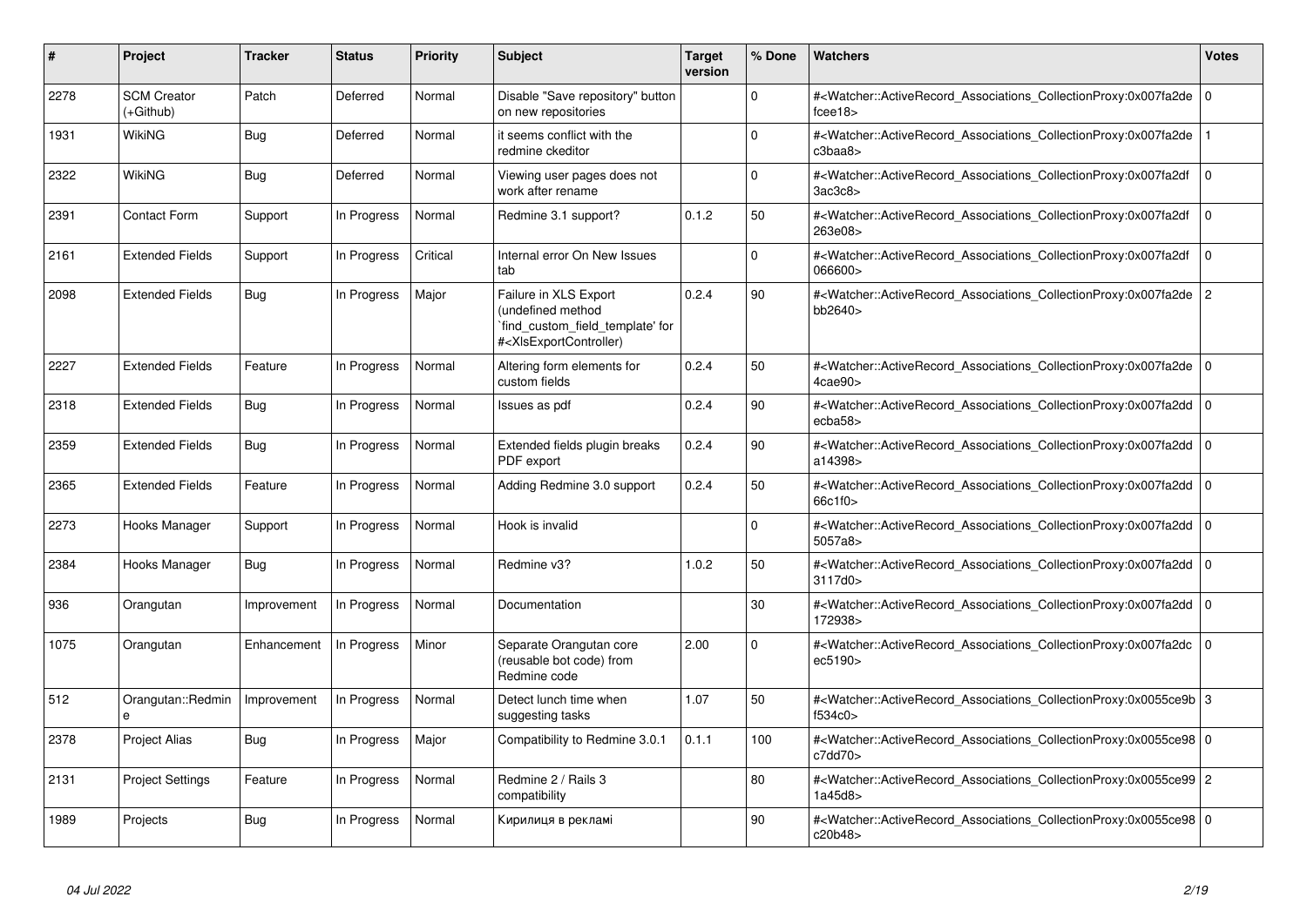| #    | Project           | <b>Tracker</b> | <b>Status</b> | <b>Priority</b> | <b>Subject</b>                                      | Target<br>version | % Done      | <b>Watchers</b>                                                                                                                                                                | <b>Votes</b>   |
|------|-------------------|----------------|---------------|-----------------|-----------------------------------------------------|-------------------|-------------|--------------------------------------------------------------------------------------------------------------------------------------------------------------------------------|----------------|
| 1716 | Projects          | Feature        | In Progress   | Normal          | Orangutan video/chat demo                           |                   | 10          | # <watcher::activerecord_associations_collectionproxy:0x0055ce98 0<br=""  ="">6ee260&gt;</watcher::activerecord_associations_collectionproxy:0x0055ce98>                       |                |
| 2439 | Red-Andy          | Support        | In Progress   | Normal          | Text color in add menu $(+)$ is<br>too dark         | 1.10              | 90          | # <watcher::activerecord 0<br="" associations="" collectionproxy:0x0055ce98=""  ="">519ef8&gt;</watcher::activerecord>                                                         |                |
| 2298 | RedWord           | Support        | In Progress   | Normal          | Theme review by WordPress<br>reviewers              |                   | 10          | # <watcher::activerecord_associations_collectionproxy:0x007fa2d8 0<br="">a8c230&gt;</watcher::activerecord_associations_collectionproxy:0x007fa2d8>                            |                |
| 2285 | WordMine          | Support        | In Progress   | Normal          | Can't get this to work                              |                   | $\Omega$    | # <watcher::activerecord_associations_collectionproxy:0x007fa2d8 0<br=""  ="">798ec0&gt;</watcher::activerecord_associations_collectionproxy:0x007fa2d8>                       |                |
| 2295 | Hooks Manager     | Bug            | Reopened      | Normal          | view layouts base html head<br>hook not working     |                   | 90          | # <watcher::activerecord associations="" collectionproxy:0x007fa2da<br="">2ab7d0</watcher::activerecord>                                                                       | $\overline{0}$ |
| 1868 | Projects          | Feature        | Reopened      | Minor           | Author in Google search results                     |                   | 80          | # <watcher::activerecord_associations_collectionproxy:0x007fa2df<br>52df30&gt;</watcher::activerecord_associations_collectionproxy:0x007fa2df<br>                              | ١o             |
| 1993 | Advertising       | Feature        | Open          | Normal          | Which types of user                                 |                   | $\Omega$    | # <watcher::activerecord_associations_collectionproxy:0x007fa2da 0<br="">a475c0&gt;</watcher::activerecord_associations_collectionproxy:0x007fa2da>                            |                |
| 1845 | Advertising       | Feature        | Open          | Minor           | Per project management                              | 0.3.0             | $\Omega$    | # <watcher::activerecord 0<br="" associations="" collectionproxy:0x007fa2d9=""  ="">10a2d8&gt;</watcher::activerecord>                                                         |                |
| 1846 | Advertising       | Feature        | Open          | Minor           | Page configuration                                  | 0.3.0             | $\mathbf 0$ | # <watcher::activerecord_associations_collectionproxy:0x007fa2da 0<br=""  ="">0dd7a0&gt;</watcher::activerecord_associations_collectionproxy:0x007fa2da>                       |                |
| 1842 | <b>Author Box</b> | Feature        | Open          | Normal          | Show multiple/all roles                             | 1.0.0             | $\Omega$    | # <watcher::activerecord_associations_collectionproxy:0x007fa2da 0<br=""  ="">36d7e0&gt;</watcher::activerecord_associations_collectionproxy:0x007fa2da>                       |                |
| 1812 | <b>Author Box</b> | Feature        | Open          | Normal          | Custom fields support                               | 1.0.0             | $\Omega$    | # <watcher::activerecord 0<br="" associations="" collectionproxy:0x007fa2da=""  ="">5cd7b0&gt;</watcher::activerecord>                                                         |                |
| 1720 | CD-Index          | Feature        | Open          | Minor           | Man page for cdindex                                |                   | $\Omega$    | # <watcher::activerecord_associations_collectionproxy:0x007fa2da 0<br=""  ="">940d20&gt;</watcher::activerecord_associations_collectionproxy:0x007fa2da>                       |                |
| 1721 | CD-Index          | Feature        | Open          | Minor           | Man page for cdfind                                 |                   | $\Omega$    | # <watcher::activerecord_associations_collectionproxy:0x007fa2da 0<br=""  ="">43dee0&gt;</watcher::activerecord_associations_collectionproxy:0x007fa2da>                       |                |
| 1722 | CD-Index          | Feature        | Open          | Major           | Separate common code into<br>library                |                   | $\Omega$    | # <watcher::activerecord 0<br="" associations="" collectionproxy:0x007fa2da=""  ="">c57018&gt;</watcher::activerecord>                                                         |                |
| 1723 | CD-Index          | Feature        | Open          | Normal          | PHP module                                          |                   | 0           | # <watcher::activerecord_associations_collectionproxy:0x007fa2da 0<br=""  ="">a3b1d0</watcher::activerecord_associations_collectionproxy:0x007fa2da>                           |                |
| 1733 | CD-Index          | Feature        | Open          | Normal          | Put more info about the media<br>into header        |                   | $\Omega$    | # <watcher::activerecord_associations_collectionproxy:0x007fa2da 0<br=""  =""><math>243</math>ba<math>8</math></watcher::activerecord_associations_collectionproxy:0x007fa2da> |                |
| 1736 | CD-Index          | Feature        | Open          | Normal          | Command-line options and<br>environmental variables |                   | $\Omega$    | # <watcher::activerecord 0<br="" associations="" collectionproxy:0x007fa2d9=""  ="">9892b0&gt;</watcher::activerecord>                                                         |                |
| 1739 | CD-Index          | Feature        | Open          | Normal          | Debian package                                      |                   | $\Omega$    | # <watcher::activerecord associations="" collectionproxy:0x007fa2da<br="">a885c0&gt;</watcher::activerecord>                                                                   |                |
| 2430 | CD-Index          | Feature        | Open          | Normal          | (Non-)interactive mode for<br>cdindex               |                   | $\Omega$    | # <watcher::activerecord_associations_collectionproxy:0x007fa2d8 0<br=""  ="">d20410&gt;</watcher::activerecord_associations_collectionproxy:0x007fa2d8>                       |                |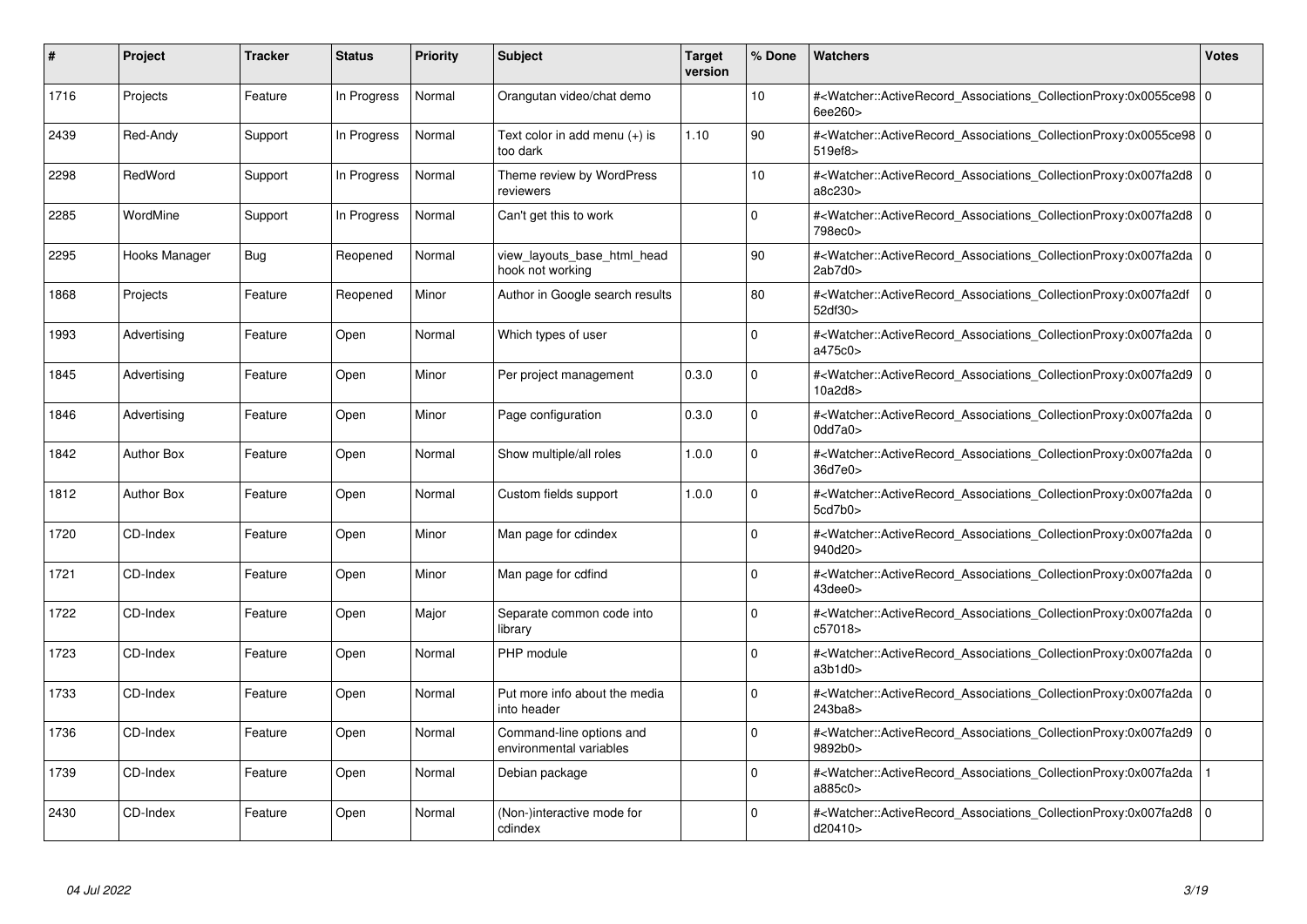| #    | Project                | <b>Tracker</b> | <b>Status</b> | <b>Priority</b> | <b>Subject</b>                                                    | <b>Target</b><br>version | % Done   | <b>Watchers</b>                                                                                                                                                      | <b>Votes</b> |
|------|------------------------|----------------|---------------|-----------------|-------------------------------------------------------------------|--------------------------|----------|----------------------------------------------------------------------------------------------------------------------------------------------------------------------|--------------|
| 1970 | <b>Contact Form</b>    | Feature        | Open          | Minor           | Contact link                                                      |                          | $\Omega$ | # <watcher::activerecord associations="" collectionproxy:0x007fa2d8<br="">992960&gt;</watcher::activerecord>                                                         | $\mathbf 0$  |
| 2170 | <b>Contact Form</b>    | Feature        | Open          | Minor           | Optional email format validation                                  |                          | $\Omega$ | # <watcher::activerecord 0<br="" associations="" collectionproxy:0x007fa2d8=""  ="">6cd068&gt;</watcher::activerecord>                                               |              |
| 2237 | <b>Contact Form</b>    | Bug            | Open          | Normal          | Spam protection (looks like<br>0.1.0 is spam prone)               |                          | $\Omega$ | # <watcher::activerecord_associations_collectionproxy:0x007fa2d9  <br="">18d688&gt;</watcher::activerecord_associations_collectionproxy:0x007fa2d9>                  | $\Omega$     |
| 1997 | Download Button        | Feature        | Open          | Minor           | Project module                                                    |                          | $\Omega$ | # <watcher::activerecord associations="" collectionproxy:0x007fa2df<br="">af6d68</watcher::activerecord>                                                             | $\mathbf 0$  |
| 2132 | Download Button        | Feature        | Open          | Normal          | Per version button                                                |                          | $\Omega$ | # <watcher::activerecord_associations_collectionproxy:0x007fa2d9<br>196990&gt;</watcher::activerecord_associations_collectionproxy:0x007fa2d9<br>                    | $\Omega$     |
| 2313 | Download Button        | Bug            | Open          | Normal          | Emails include the Download<br>"button" with relative link        |                          | $\Omega$ | # <watcher::activerecord 0<br="" associations="" collectionproxy:0x007fa2d8=""  ="">d776c0</watcher::activerecord>                                                   |              |
| 2165 | Download Button        | Bug            | Open          | Major           | Error in email                                                    | 0.1.1                    | $\Omega$ | # <watcher::activerecord_associations_collectionproxy:0x007fa2d8  <br="">284678&gt;</watcher::activerecord_associations_collectionproxy:0x007fa2d8>                  | $\mathbf 0$  |
| 1881 | <b>Extended Fields</b> | Feature        | Open          | Insignificant   | Support wiki toolbar for "Default<br>value"                       |                          | $\Omega$ | # <watcher::activerecord_associations_collectionproxy:0x007fa2da 0<br=""  ="">3c46d0</watcher::activerecord_associations_collectionproxy:0x007fa2da>                 |              |
| 1947 | <b>Extended Fields</b> | Feature        | Open          | Normal          | Visible for admins only                                           |                          | $\Omega$ | # <watcher::activerecord associations="" collectionproxy:0x007fa2d9<br="">346a38&gt;</watcher::activerecord>                                                         | $\mathbf 0$  |
| 1995 | <b>Extended Fields</b> | Feature        | Open          | Normal          | Checklist                                                         |                          | $\Omega$ | # <watcher::activerecord_associations_collectionproxy:0x007fa2d8 0<br="">570ee0&gt;</watcher::activerecord_associations_collectionproxy:0x007fa2d8>                  |              |
| 2018 | <b>Extended Fields</b> | Feature        | Open          | Normal          | database query cutsom field<br>type                               |                          | $\Omega$ | # <watcher::activerecord associations="" collectionproxy:0x007fa2d9<br="">e35480&gt;</watcher::activerecord>                                                         |              |
| 2019 | <b>Extended Fields</b> | Feature        | Open          | Normal          | Custom field type web service                                     |                          | $\Omega$ | # <watcher::activerecord_associations_collectionproxy:0x007fa2d9 0<br=""  ="">47a7b0&gt;</watcher::activerecord_associations_collectionproxy:0x007fa2d9>             |              |
| 2026 | <b>Extended Fields</b> | Feature        | Open          | Normal          | Sizing defaults for custom fields                                 |                          | $\Omega$ | # <watcher::activerecord associations="" collectionproxy:0x007fa2d9<br="">454f60&gt;</watcher::activerecord>                                                         | $\mathbf 0$  |
| 2107 | <b>Extended Fields</b> | Support        | Open          | Normal          | WiKi formatting support to<br>custom field                        |                          | $\Omega$ | # <watcher::activerecord associations="" collectionproxy:0x007fa2d8=""  <br="">533248&gt;</watcher::activerecord>                                                    | $\mathbf 0$  |
| 2114 | <b>Extended Fields</b> | Feature        | Open          | Normal          | LDAP attributes for user custom<br>fields                         |                          | $\Omega$ | # <watcher::activerecord_associations_collectionproxy:0x007fa2d9 0<br=""  ="">3d6d40&gt;</watcher::activerecord_associations_collectionproxy:0x007fa2d9>             |              |
| 2117 | <b>Extended Fields</b> | Feature        | Open          | Normal          | User list filter                                                  |                          | $\Omega$ | # <watcher::activerecord 0<br="" associations="" collectionproxy:0x007fa2d8=""  ="">dfdbd0</watcher::activerecord>                                                   |              |
| 2168 | <b>Extended Fields</b> | Feature        | Open          | Minor           | Grouping form elements                                            |                          | $\Omega$ | # <watcher::activerecord_associations_collectionproxy:0x007fa2dff 0<br=""  ="">70ec0<sub>&gt;</sub></watcher::activerecord_associations_collectionproxy:0x007fa2dff> |              |
| 2186 | <b>Extended Fields</b> | Feature        | Open          | Minor           | Custom DateTime Field                                             |                          | $\Omega$ | # <watcher::activerecord 0<br="" associations="" collectionproxy:0x007fa2da=""  ="">9b1778&gt;</watcher::activerecord>                                               |              |
| 2196 | <b>Extended Fields</b> | Support        | Open          | Normal          | Default values for "Wiki text"<br>custom fields not being applied |                          | $\Omega$ | # <watcher::activerecord_associations_collectionproxy:0x007fa2d9 0<br=""  ="">a19158&gt;</watcher::activerecord_associations_collectionproxy:0x007fa2d9>             |              |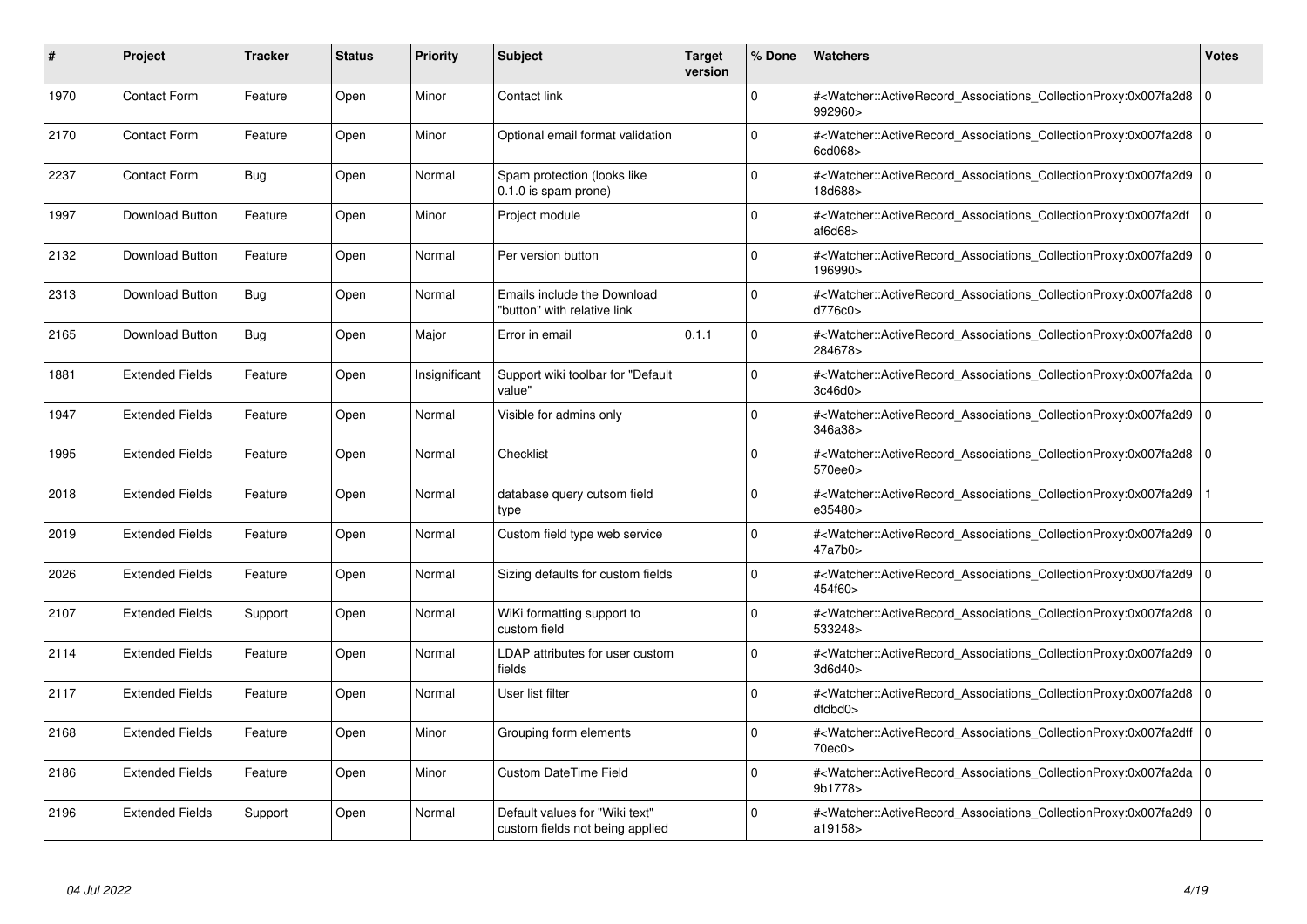| $\vert$ # | Project                | <b>Tracker</b> | <b>Status</b> | <b>Priority</b> | <b>Subject</b>                                                               | <b>Target</b><br>version | % Done      | <b>Watchers</b>                                                                                                                                                         | Votes          |
|-----------|------------------------|----------------|---------------|-----------------|------------------------------------------------------------------------------|--------------------------|-------------|-------------------------------------------------------------------------------------------------------------------------------------------------------------------------|----------------|
| 2223      | <b>Extended Fields</b> | Feature        | Open          | Normal          | Linked list custom field                                                     |                          | $\Omega$    | # <watcher::activerecord_associations_collectionproxy:0x007fa2d8<br>be99e8&gt;</watcher::activerecord_associations_collectionproxy:0x007fa2d8<br>                       | l o            |
| 2344      | <b>Extended Fields</b> | Support        | Open          | Normal          | Installation failure: uninitialized<br>constant ExtendedFieldsHelper         |                          | 10          | # <watcher::activerecord_associations_collectionproxy:0x007fa2d8<br>8568d0&gt;</watcher::activerecord_associations_collectionproxy:0x007fa2d8<br>                       | l O            |
| 2374      | <b>Extended Fields</b> | Feature        | Open          | Normal          | Project Selection from a specific<br>branch of the project tree              |                          | $\Omega$    | # <watcher::activerecord 0<br="" associations="" collectionproxy:0x007fa2d8=""  ="">1d63c0&gt;</watcher::activerecord>                                                  |                |
| 2383      | <b>Extended Fields</b> | Feature        | Open          | Normal          | Multiselect for Project fields                                               |                          | $\Omega$    | # <watcher::activerecord_associations_collectionproxy:0x007fa2da<br>724550&gt;</watcher::activerecord_associations_collectionproxy:0x007fa2da<br>                       | 0              |
| 2319      | <b>Extended Fields</b> | <b>Bug</b>     | Open          | Normal          | Incompatible with<br>rt custom field?                                        | 0.2.4                    | $\Omega$    | # <watcher::activerecord_associations_collectionproxy:0x007fa2da 0<br=""  ="">4b3c08&gt;</watcher::activerecord_associations_collectionproxy:0x007fa2da>                |                |
| 2348      | <b>Extended Fields</b> | Bug            | Open          | Normal          | Buggy implementation at<br>list.html.erb                                     | 0.2.4                    | $\Omega$    | # <watcher::activerecord 0<br="" associations="" collectionproxy:0x007fa2d8=""  ="">d80c98&gt;</watcher::activerecord>                                                  |                |
| 2349      | <b>Extended Fields</b> | <b>Bug</b>     | Open          | Critical        | Redmine Bulk edit doesn't work<br>when extended field plugin is<br>installed | 0.2.4                    | $\Omega$    | # <watcher::activerecord associations="" collectionproxy:0x007fa2d8<br="">0c6ca0&gt;</watcher::activerecord>                                                            | l o            |
| 1784      | Hooks Manager          | Feature        | Open          | Normal          | Support per-project Ads                                                      |                          | $\Omega$    | # <watcher::activerecord_associations_collectionproxy:0x007fa2dff 0<br=""  ="">f0d50</watcher::activerecord_associations_collectionproxy:0x007fa2dff>                   |                |
| 2210      | Hooks Manager          | Feature        | Open          | Normal          | Sidebar access from other<br>hooks                                           |                          | $\Omega$    | # <watcher::activerecord_associations_collectionproxy:0x007fa2d9<br>e94c00&gt;</watcher::activerecord_associations_collectionproxy:0x007fa2d9<br>                       | l o            |
| ISSUE-14  | <b>ISSUE-id</b>        | <b>Bug</b>     | Open          | Minor           | Escaping #ISSUE-id Textile rule<br>does not work                             |                          | $\Omega$    | # <watcher::activerecord_associations_collectionproxy:0x007fa2d8<br>5d7b18&gt;</watcher::activerecord_associations_collectionproxy:0x007fa2d8<br>                       | l O            |
| ISSUE-15  | <b>ISSUE-id</b>        | Omission       | Open          | Normal          | Searching #ISSUE-id                                                          |                          | $\Omega$    | # <watcher::activerecord_associations_collectionproxy:0x007fa2dd 0<br="">3606f0&gt;</watcher::activerecord_associations_collectionproxy:0x007fa2dd>                     |                |
| ISSUE-16  | <b>ISSUE-id</b>        | Omission       | Open          | Normal          | Search by new issue-id does<br>not work                                      | 0.0.3                    | $\mathbf 0$ | # <watcher::activerecord_associations_collectionproxy:0x007fa2df<br>4ba7b0&gt;</watcher::activerecord_associations_collectionproxy:0x007fa2df<br>                       | $\mathbf 0$    |
| 2054      | <b>Like Button</b>     | Feature        | Open          | Normal          | Add URL setting                                                              |                          | $\Omega$    | # <watcher::activerecord_associations_collectionproxy:0x007fa2dd<br>47c980&gt;</watcher::activerecord_associations_collectionproxy:0x007fa2dd<br>                       | $\overline{0}$ |
| 1687      | Meta                   | Feature        | Open          | Normal          | Global Meta tags, Meta tags per<br>project and per page                      |                          | $\Omega$    | # <watcher::activerecord associations="" collectionproxy:0x007fa2df<br="">03f898&gt;</watcher::activerecord>                                                            | $\mathbf 0$    |
| 2145      | Meta                   | Feature        | Open          | Normal          | Support Facebook publishing<br>through Graph API                             |                          | $\mathbf 0$ | # <watcher::activerecord associations="" collectionproxy:0x007fa2de<br="">e9d120&gt;</watcher::activerecord>                                                            | l O            |
| 2148      | Meta                   | Feature        | Open          | Normal          | Cache meta tags                                                              |                          | $\Omega$    | # <watcher::activerecord_associations_collectionproxy:0x007fa2df<br><math>4</math>ffbf<math>8</math></watcher::activerecord_associations_collectionproxy:0x007fa2df<br> | $\Omega$       |
| 2271      | Meta                   | Feature        | Open          | Normal          | Default image for<br>OpenGraph/Twitter Cards                                 |                          | $\Omega$    | # <watcher::activerecord associations="" collectionproxy:0x007fa2df<br="">2ad5f8</watcher::activerecord>                                                                | $\Omega$       |
| 2303      | Meta                   | Feature        | Open          | Normal          | Improve internal API                                                         |                          | $\Omega$    | # <watcher::activerecord_associations_collectionproxy:0x007fa2df<br>1913e0&gt;</watcher::activerecord_associations_collectionproxy:0x007fa2df<br>                       | $\mathbf 0$    |
| 2304      | Meta                   | Support        | Open          | Normal          | Ask Redmine guys to add hooks<br>to the core                                 |                          | $\Omega$    | # <watcher::activerecord_associations_collectionproxy:0x007fa2de<br>che8e0<sub>&gt;</sub></watcher::activerecord_associations_collectionproxy:0x007fa2de<br>            | l O            |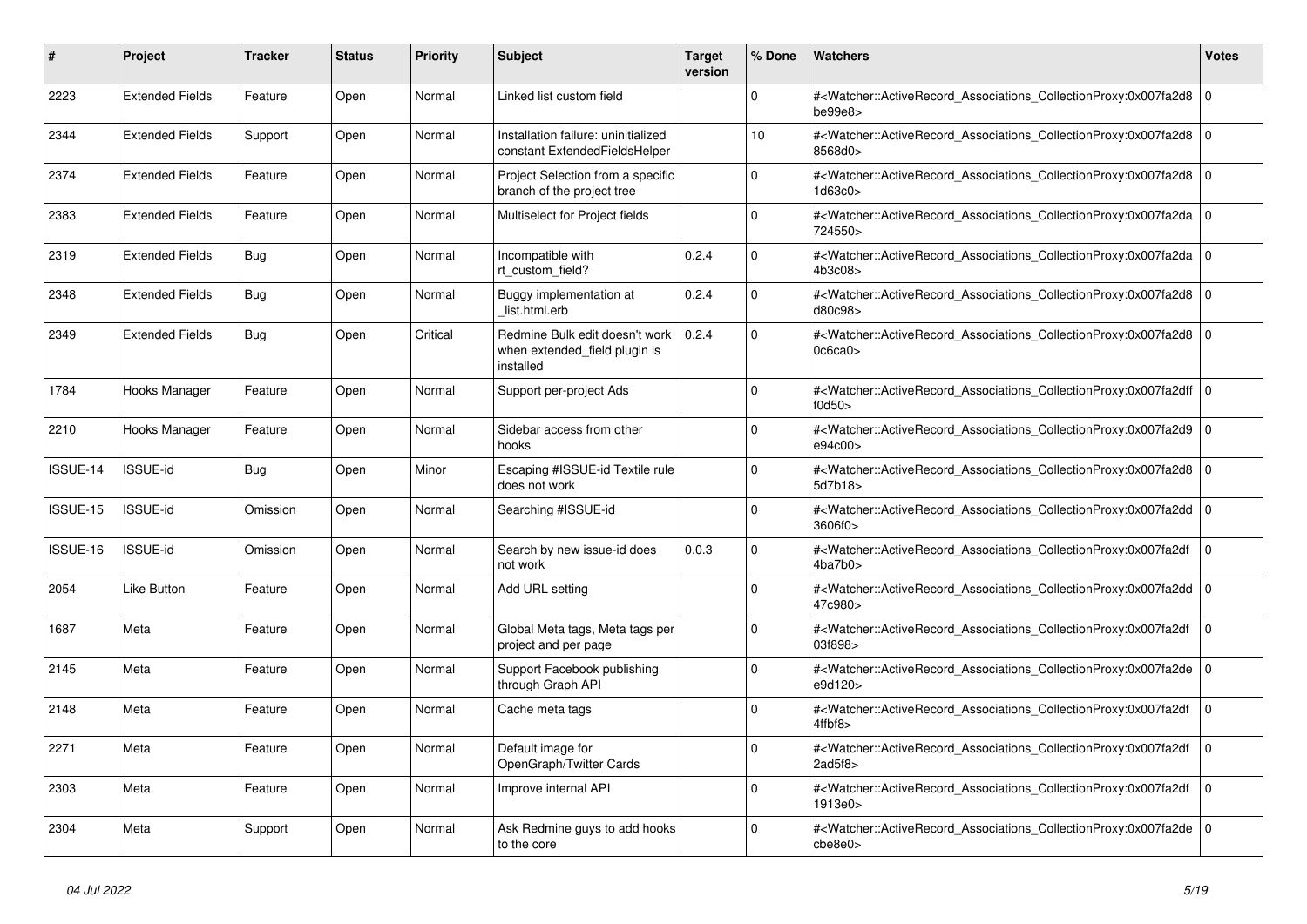| #    | Project   | <b>Tracker</b> | <b>Status</b> | <b>Priority</b> | <b>Subject</b>                              | <b>Target</b><br>version | % Done      | <b>Watchers</b>                                                                                                                                          | <b>Votes</b>   |
|------|-----------|----------------|---------------|-----------------|---------------------------------------------|--------------------------|-------------|----------------------------------------------------------------------------------------------------------------------------------------------------------|----------------|
| 2369 | Meta      | Feature        | Open          | Normal          | Rich snippets for software apps             |                          | $\Omega$    | # <watcher::activerecord associations="" collectionproxy:0x007fa2de=""  <br="">b321e8&gt;</watcher::activerecord>                                        | $\mathbf 0$    |
| 2370 | Meta      | Feature        | Open          | Normal          | Rich snippets for news                      |                          | $\Omega$    | # <watcher::activerecord 0<br="" associations="" collectionproxy:0x007fa2de=""  ="">5baad0&gt;</watcher::activerecord>                                   |                |
| 2371 | Meta      | Feature        | Open          | Normal          | Rich snippets for Wiki                      |                          | $\Omega$    | # <watcher::activerecord_associations_collectionproxy:0x007fa2de  <br="">184f38&gt;</watcher::activerecord_associations_collectionproxy:0x007fa2de>      | $\Omega$       |
| 2372 | Meta      | Feature        | Open          | Normal          | Microdata for breadcrumbs                   |                          | $\Omega$    | # <watcher::activerecord_associations_collectionproxy:0x007fa2dd 0<br="">b1e518</watcher::activerecord_associations_collectionproxy:0x007fa2dd>          |                |
| 558  | Orangutan | Feature        | Open          | Minor           | Jokes context                               |                          | $\Omega$    | # <watcher::activerecord_associations_collectionproxy:0x007fa2dd<br>7aab20&gt;</watcher::activerecord_associations_collectionproxy:0x007fa2dd<br>        | $\overline{c}$ |
| 605  | Orangutan | Feature        | Open          | Minor           | SVN monkey                                  |                          | $\Omega$    | # <watcher::activerecord_associations_collectionproxy:0x007fa2dd<br>6557c0&gt;</watcher::activerecord_associations_collectionproxy:0x007fa2dd<br>        |                |
| 863  | Orangutan | Feature        | Open          | Minor           | Personal TODO list                          |                          | $\Omega$    | # <watcher::activerecord associations="" collectionproxy:0x007fa2dd<br="">4f2978&gt;</watcher::activerecord>                                             | $\mathbf 0$    |
| 892  | Orangutan | Feature        | Open          | Minor           | Tip of the day / Did you know<br>that?      |                          | $\Omega$    | # <watcher::activerecord_associations_collectionproxy:0x007fa2dd 0<br=""  ="">2f3fa0&gt;</watcher::activerecord_associations_collectionproxy:0x007fa2dd> |                |
| 935  | Orangutan | Feature        | Open          | Minor           | Invalid keyboard layout<br>translator       |                          | $\Omega$    | # <watcher::activerecord associations="" collectionproxy:0x007fa2dd<br="">1729b0&gt;</watcher::activerecord>                                             | $\mathbf 0$    |
| 941  | Orangutan | Feature        | Open          | Minor           | Support Google calendar                     |                          | $\Omega$    | # <watcher::activerecord associations="" collectionproxy:0x007fa2dc=""  <br="">ed6968&gt;</watcher::activerecord>                                        | $\mathbf 0$    |
| 984  | Orangutan | Feature        | Open          | Minor           | Survey context                              |                          | $\Omega$    | # <watcher::activerecord_associations_collectionproxy:0x0055ce9c 0<br=""  ="">0b2348&gt;</watcher::activerecord_associations_collectionproxy:0x0055ce9c> |                |
| 1298 | Orangutan | Improvement    | Open          | Normal          | Context help for some<br>Orangutan messages |                          | $\Omega$    | # <watcher::activerecord 0<br="" associations="" collectionproxy:0x0055ce9b=""  ="">cc5190&gt;</watcher::activerecord>                                   |                |
| 1465 | Orangutan | Enhancement    | Open          | Minor           | Pagination                                  |                          | $\Omega$    | # <watcher::activerecord 0<br="" associations="" collectionproxy:0x0055ce98="">a19250&gt;</watcher::activerecord>                                        |                |
| 1464 | Orangutan | Feature        | Open          | Minor           | Ability to see Orangutan logs for<br>a user |                          | $\Omega$    | # <watcher::activerecord_associations_collectionproxy:0x0055ce99  <br="">0412b8&gt;</watcher::activerecord_associations_collectionproxy:0x0055ce99>      |                |
| 1577 | Orangutan | Feature        | Open          | Minor           | Roster suggestions                          |                          | $\Omega$    | # <watcher::activerecord 0<br="" associations="" collectionproxy:0x0055ce98=""  ="">a80b80&gt;</watcher::activerecord>                                   |                |
| 1603 | Orangutan | Feature        | Open          | Minor           | MegaHAL                                     |                          | $\Omega$    | # <watcher::activerecord_associations_collectionproxy:0x0055ce98  <br="">67a5e0&gt;</watcher::activerecord_associations_collectionproxy:0x0055ce98>      |                |
| 1614 | Orangutan | Feature        | Open          | Minor           | <b>AIML</b>                                 |                          | $\Omega$    | # <watcher::activerecord_associations_collectionproxy:0x0055ce98 0<br=""  ="">3f5cc0</watcher::activerecord_associations_collectionproxy:0x0055ce98>     |                |
| 1619 | Orangutan | Feature        | Open          | Minor           | Avatar                                      |                          | $\mathbf 0$ | # <watcher::activerecord associations="" collectionproxy:0x007fa2df<br="">e24238&gt;</watcher::activerecord>                                             | $\overline{c}$ |
| 1624 | Orangutan | Enhancement    | Open          | Normal          | ChiliProject support                        |                          | $\Omega$    | # <watcher::activerecord_associations_collectionproxy:0x007fa2d8 0<br=""  ="">72dbc0&gt;</watcher::activerecord_associations_collectionproxy:0x007fa2d8> |                |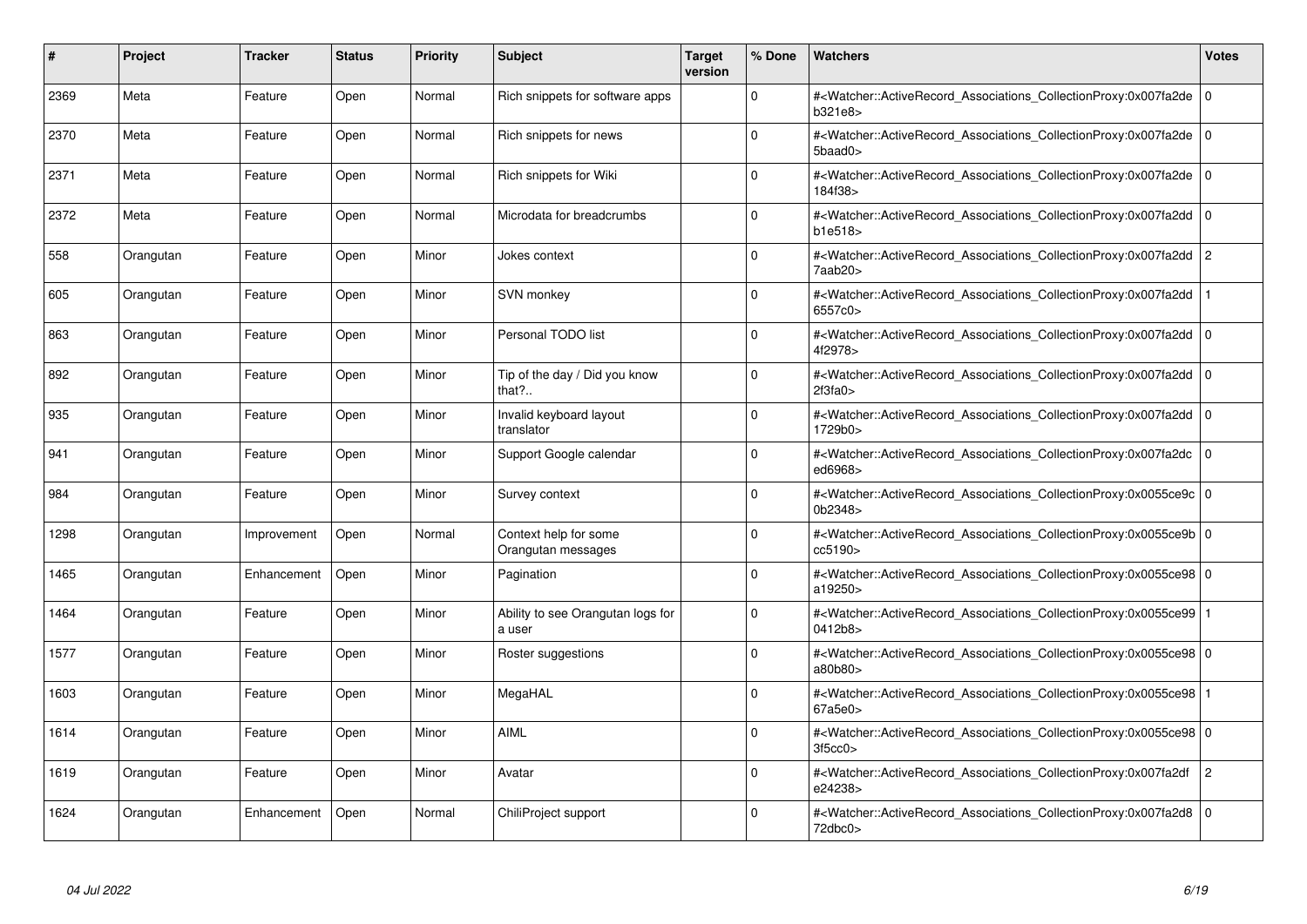| #    | <b>Project</b> | <b>Tracker</b> | <b>Status</b> | <b>Priority</b> | <b>Subject</b>                                                | <b>Target</b><br>version | % Done      | <b>Watchers</b>                                                                                                                                          | <b>Votes</b>   |
|------|----------------|----------------|---------------|-----------------|---------------------------------------------------------------|--------------------------|-------------|----------------------------------------------------------------------------------------------------------------------------------------------------------|----------------|
| 1638 | Orangutan      | Feature        | Open          | Major           | Orangutan bug reporting                                       |                          | $\Omega$    | # <watcher::activerecord associations="" collectionproxy:0x007fa2da<br="">6c2e18&gt;</watcher::activerecord>                                             | ١o             |
| 1893 | Orangutan      | Enhancement    | Open          | Minor           | Twitter monkey                                                |                          | $\Omega$    | # <watcher::activerecord_associations_collectionproxy:0x007fa2da<br>cacce8&gt;</watcher::activerecord_associations_collectionproxy:0x007fa2da<br>        | l O            |
| 1905 | Orangutan      | Feature        | Open          | Normal          | <b>SCM</b> monkey                                             |                          | $\Omega$    | # <watcher::activerecord_associations_collectionproxy:0x007fa2d9 0<br=""  ="">13e538&gt;</watcher::activerecord_associations_collectionproxy:0x007fa2d9> |                |
| 1921 | Orangutan      | Enhancement    | Open          | Minor           | <b>RSS monkey</b>                                             |                          | $\Omega$    | # <watcher::activerecord 0<br="" associations="" collectionproxy:0x007fa2dff=""  ="">f63e0</watcher::activerecord>                                       |                |
| 26   | Orangutan      | Feature        | Open          | Normal          | It would be greate to have a<br>reminder                      | 1.06                     | $\mathbf 0$ | # <watcher::activerecord_associations_collectionproxy:0x007fa2df<br>5e3290&gt;</watcher::activerecord_associations_collectionproxy:0x007fa2df<br>        | $\Omega$       |
| 128  | Orangutan      | Feature        | Open          | Major           | Reminder, organizer and<br>scheduler                          | 1.06                     | $\Omega$    | # <watcher::activerecord associations="" collectionproxy:0x007fa2d8<br=""><math>21</math>aed<math>0</math></watcher::activerecord>                       | $\overline{2}$ |
| 1682 | Orangutan      | Improvement    | Open          | Normal          | Take into account if time<br>tracking module is enabled       | 1.06                     | $\Omega$    | # <watcher::activerecord_associations_collectionproxy:0x007fa2d9<br>81ae38&gt;</watcher::activerecord_associations_collectionproxy:0x007fa2d9<br>        | $\overline{0}$ |
| 1968 | Orangutan      | Feature        | Open          | Normal          | Creating a new issue                                          | 1.06                     | $\Omega$    | # <watcher::activerecord_associations_collectionproxy:0x007fa2da 0<br=""  ="">0b2e10</watcher::activerecord_associations_collectionproxy:0x007fa2da>     |                |
| 2035 | Orangutan      | Improvement    | Open          | Minor           | Direct communication between<br>a monkey and Orangutan        | 1.06                     | $\Omega$    | # <watcher::activerecord_associations_collectionproxy:0x007fa2d8 0<br=""  ="">519960&gt;</watcher::activerecord_associations_collectionproxy:0x007fa2d8> |                |
| 192  | Orangutan      | Improvement    | Open          | Major           | SQL optimization                                              | 1.07                     | $\Omega$    | # <watcher::activerecord_associations_collectionproxy:0x007fa2da<br>33e8c8&gt;</watcher::activerecord_associations_collectionproxy:0x007fa2da<br>        | l O            |
| 918  | Orangutan      | Improvement    | Open          | Normal          | Profiler/optimization                                         | 1.07                     | $\Omega$    | # <watcher::activerecord associations="" collectionproxy:0x007fa2da<br="">a3bc20&gt;</watcher::activerecord>                                             | l O            |
| 1586 | Orangutan      | Improvement    | Open          | Normal          | Installation command line helper                              | 1.08                     | $\Omega$    | # <watcher::activerecord_associations_collectionproxy:0x007fa2d8<br>ec4de8&gt;</watcher::activerecord_associations_collectionproxy:0x007fa2d8<br>        | l o            |
| 862  | Orangutan      | Improvement    | Open          | Minor           | Support user first and last name<br>in requests               | 2.00                     | $\Omega$    | # <watcher::activerecord associations="" collectionproxy:0x007fa2d9<br="">cb7ba8</watcher::activerecord>                                                 | ۱o             |
| 910  | Orangutan      | Enhancement    | Open          | Minor           | Subjects or make Orangutan<br>remember issue id, project etc  | 2.00                     | $\Omega$    | # <watcher::activerecord_associations_collectionproxy:0x007fa2da<br>a8b1d0</watcher::activerecord_associations_collectionproxy:0x007fa2da<br>            | l O            |
| 974  | Orangutan      | Enhancement    | Open          | Minor           | Rich text/formatting support                                  | 2.00                     | $\mathbf 0$ | # <watcher::activerecord associations="" collectionproxy:0x007fa2d8<br="">2d66a8&gt;</watcher::activerecord>                                             | l 3            |
| 994  | Orangutan      | Enhancement    | Open          | Minor           | Topics or response modes                                      | 2.00                     | $\Omega$    | # <watcher::activerecord_associations_collectionproxy:0x007fa2df<br>9f9bb8&gt;</watcher::activerecord_associations_collectionproxy:0x007fa2df<br>        | $\Omega$       |
| 1089 | Orangutan      | Improvement    | Open          | Minor           | Migrate to contexts<br>dependencies/relations from<br>weights | 2.00                     | $\Omega$    | # <watcher::activerecord associations="" collectionproxy:0x007fa2d8<br="">f02648&gt;</watcher::activerecord>                                             | ۱o             |
| 1562 | Orangutan      | Enhancement    | Open          | Normal          | Localisation                                                  | 2.00                     | $\Omega$    | # <watcher::activerecord 0<br="" associations="" collectionproxy:0x007fa2d9=""  ="">a38788&gt;</watcher::activerecord>                                   |                |
| 1600 | Orangutan      | Enhancement    | Open          | Minor           | Change configuration file format                              | 2.00                     | $\Omega$    | # <watcher::activerecord_associations_collectionproxy:0x007fa2df<br>e3b370&gt;</watcher::activerecord_associations_collectionproxy:0x007fa2df<br>        | $\Omega$       |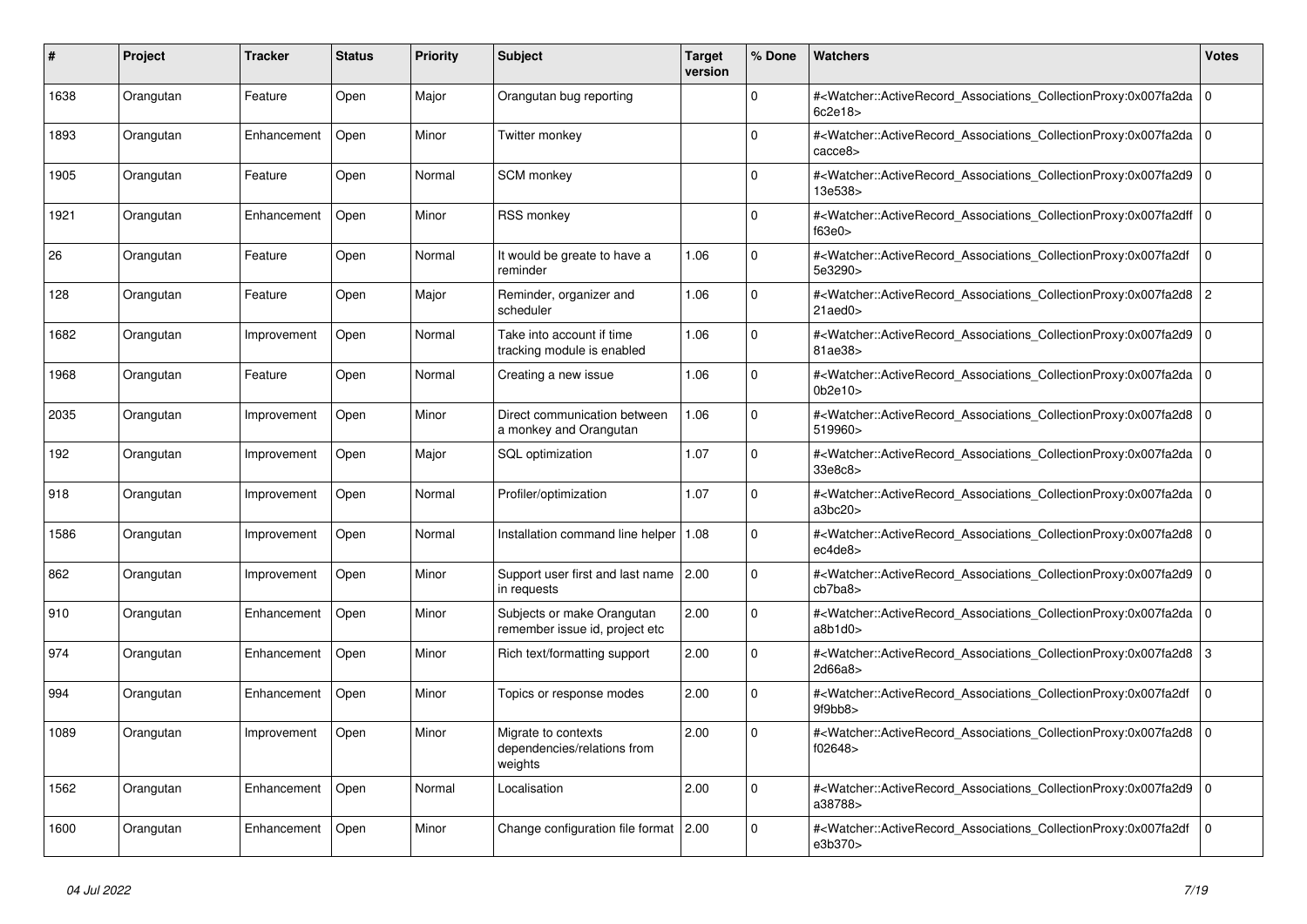| #    | <b>Project</b>                    | <b>Tracker</b> | <b>Status</b> | Priority | <b>Subject</b>                                                                      | <b>Target</b><br>version | % Done   | <b>Watchers</b>                                                                                                                                          | <b>Votes</b> |
|------|-----------------------------------|----------------|---------------|----------|-------------------------------------------------------------------------------------|--------------------------|----------|----------------------------------------------------------------------------------------------------------------------------------------------------------|--------------|
| 1618 | Orangutan                         | Enhancement    | Open          | Minor    | Support subrequests in single<br>request message                                    | 2.00                     | $\Omega$ | # <watcher::activerecord associations="" collectionproxy:0x007fa2d8<br="">d556b0&gt;</watcher::activerecord>                                             |              |
| 1620 | Orangutan                         | Improvement    | Open          | Normal   | Fix foreign handlers API                                                            | 2.00                     | $\Omega$ | # <watcher::activerecord_associations_collectionproxy:0x007fa2da 0<br=""  ="">879450&gt;</watcher::activerecord_associations_collectionproxy:0x007fa2da> |              |
| 20   | Orangutan::Redmin<br>e            | Feature        | Open          | Minor    | Let user specify what he did<br>during a break                                      |                          | $\Omega$ | # <watcher::activerecord_associations_collectionproxy:0x007fa2d8 0<br="">1e66a8</watcher::activerecord_associations_collectionproxy:0x007fa2d8>          |              |
| 124  | Orangutan::Redmin<br>e            | Feature        | Open          | Minor    | Let users specify what they did<br>during a break by answering on<br>break question |                          | $\Omega$ | # <watcher::activerecord_associations_collectionproxy:0x007fa2d9 3<br="">52c3e8</watcher::activerecord_associations_collectionproxy:0x007fa2d9>          |              |
| 189  | Orangutan::Redmin                 | Improvement    | Open          | Minor    | Avoid taking text as a comment<br>for the task                                      |                          | $\Omega$ | # <watcher::activerecord_associations_collectionproxy:0x007fa2dff<br>be558&gt;</watcher::activerecord_associations_collectionproxy:0x007fa2dff<br>       |              |
| 230  | Orangutan::Redmin                 | Feature        | Open          | Minor    | Starting task/time entry and new<br>issue at the same time                          |                          | $\Omega$ | # <watcher::activerecord_associations_collectionproxy:0x007fa2d9 3<br="">ad74a0</watcher::activerecord_associations_collectionproxy:0x007fa2d9>          |              |
| 1038 | Orangutan::Redmin<br>e            | Improvement    | Open          | Minor    | More flexible syntax for adding<br>past tasks/entries                               |                          | $\Omega$ | # <watcher::activerecord 0<br="" associations="" collectionproxy:0x007fa2da=""  ="">95a108&gt;</watcher::activerecord>                                   |              |
| 1107 | Orangutan::Redmin<br>e            | Improvement    | Open          | Minor    | Change default<br>project/issue/activity if no task is<br>available                 |                          | $\Omega$ | # <watcher::activerecord 0<br="" associations="" collectionproxy:0x007fa2d8=""  ="">f58a20&gt;</watcher::activerecord>                                   |              |
| 1159 | Orangutan::Redmin<br>e            | Improvement    | Open          | Minor    | Support using numbers for<br>project list                                           |                          | 0        | # <watcher::activerecord 0<br="" associations="" collectionproxy:0x007fa2d9=""  ="">7ea968&gt;</watcher::activerecord>                                   |              |
| 1466 | Orangutan::Redmin                 | Improvement    | Open          | Normal   | Hyperlinks in notifications                                                         |                          | $\Omega$ | # <watcher::activerecord 0<br="" associations="" collectionproxy:0x007fa2da=""  ="">545d88&gt;</watcher::activerecord>                                   |              |
| 1680 | Orangutan::Redmin Bug             |                | Open          | Normal   | <b>Cancelling Comment context</b>                                                   |                          | $\Omega$ | # <watcher::activerecord_associations_collectionproxy:0x007fa2d8 0<br=""  ="">f35c28&gt;</watcher::activerecord_associations_collectionproxy:0x007fa2d8> |              |
| 1888 | Orangutan::Redmin<br>e            | Feature        | Open          | Normal   | Reuse past tasks                                                                    |                          | $\Omega$ | # <watcher::activerecord_associations_collectionproxy:0x007fa2d8 0<br="">07c2b8&gt;</watcher::activerecord_associations_collectionproxy:0x007fa2d8>      |              |
| 170  | Orangutan::Redmin<br>e            | Feature        | Open          | Minor    | <b>Issue creation</b>                                                               | 1.06                     | $\Omega$ | # <watcher::activerecord_associations_collectionproxy:0x007fa2da 2<br="">adc40&gt;</watcher::activerecord_associations_collectionproxy:0x007fa2da>       |              |
| 1029 | Orangutan::Redmin<br>e            | Improvement    | Open          | Minor    | Respect user's Redmine<br>notifications settings                                    | 1.06                     | 0        | # <watcher::activerecord_associations_collectionproxy:0x007fa2d9 0<br=""  ="">e2ab20</watcher::activerecord_associations_collectionproxy:0x007fa2d9>     |              |
| 1040 | Orangutan::Redmin<br>$\mathbf{a}$ | Enhancement    | Open          | Normal   | Support all Redmine notification<br>types                                           | 1.06                     | $\Omega$ | # <watcher::activerecord 0<br="" associations="" collectionproxy:0x007fa2d8=""  ="">d405d0</watcher::activerecord>                                       |              |
| 1604 | Orangutan::Redmin<br>e            | Improvement    | Open          | Normal   | Notify also about other<br>important events on subscribed<br>projects               | 1.06                     | $\Omega$ | # <watcher::activerecord_associations_collectionproxy:0x007fa2d8 0<br=""  ="">858f18&gt;</watcher::activerecord_associations_collectionproxy:0x007fa2d8> |              |
| 1615 | Orangutan::Redmin<br>e            | Improvement    | Open          | Minor    | Notify assignee when new<br>watcher is added                                        | 1.06                     | $\Omega$ | # <watcher::activerecord associations="" collectionproxy:0x007fa2d8<br="">1c2e38&gt;</watcher::activerecord>                                             |              |
| 1704 | Orangutan::Redmin<br>e            | Enhancement    | Open          | Minor    | Notify about votes                                                                  | 1.06                     | $\Omega$ | # <watcher::activerecord_associations_collectionproxy:0x007fa2da 0<br=""  ="">7163d8&gt;</watcher::activerecord_associations_collectionproxy:0x007fa2da> |              |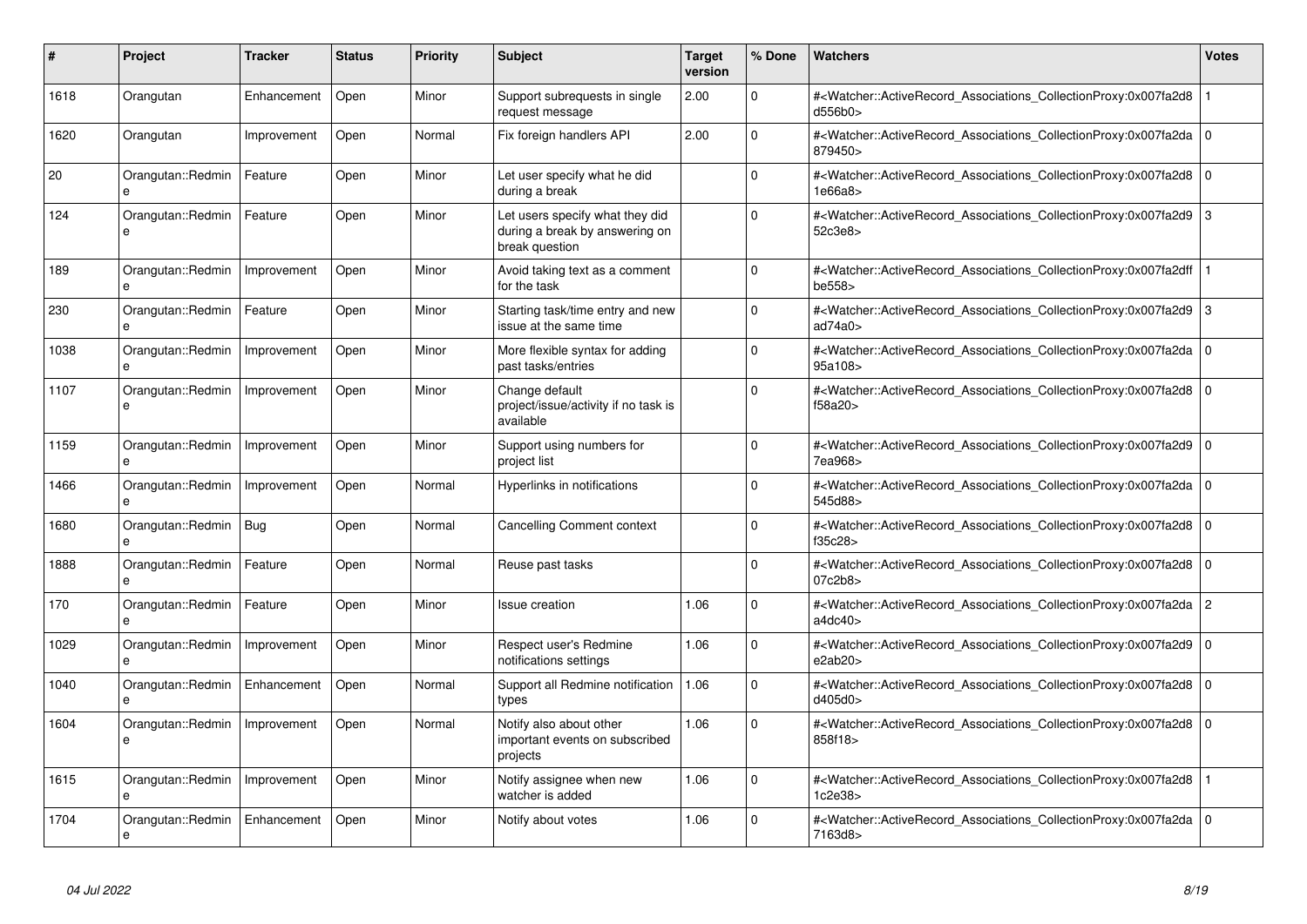| #    | <b>Project</b>                    | <b>Tracker</b> | <b>Status</b> | <b>Priority</b> | <b>Subject</b>                                                        | <b>Target</b><br>version | % Done         | <b>Watchers</b>                                                                                                                                          | Votes       |
|------|-----------------------------------|----------------|---------------|-----------------|-----------------------------------------------------------------------|--------------------------|----------------|----------------------------------------------------------------------------------------------------------------------------------------------------------|-------------|
| 180  | Orangutan::Redmin<br>e            | Feature        | Open          | Normal          | Issue status changing                                                 | 1.07                     | $\Omega$       | # <watcher::activerecord_associations_collectionproxy:0x007fa2da<br>4cd720&gt;</watcher::activerecord_associations_collectionproxy:0x007fa2da<br>        | 3           |
| 181  | Orangutan::Redmin<br>e            | Feature        | Open          | Normal          | Changing issue priority                                               | 1.07                     | $\overline{0}$ | # <watcher::activerecord associations="" collectionproxy:0x007fa2d8<br="">da1380&gt;</watcher::activerecord>                                             |             |
| 184  | Orangutan::Redmin<br>e            | Feature        | Open          | Minor           | Notifying about due date and<br>hours                                 | 1.07                     | $\Omega$       | # <watcher::activerecord associations="" collectionproxy:0x007fa2d8<br="">138710&gt;</watcher::activerecord>                                             | 2           |
| 864  | Orangutan::Redmin                 | Enhancement    | Open          | Normal          | Custom issues list format                                             | 1.07                     | $\Omega$       | # <watcher::activerecord_associations_collectionproxy:0x007fa2d8<br>071ef8&gt;</watcher::activerecord_associations_collectionproxy:0x007fa2d8<br>        | $\Omega$    |
| 895  | Orangutan::Redmin<br>e            | Feature        | Open          | Normal          | Changing custom fields and<br>other issue properties                  | 1.07                     | $\mathbf 0$    | # <watcher::activerecord_associations_collectionproxy:0x007fa2d9<br>e6a5e0&gt;</watcher::activerecord_associations_collectionproxy:0x007fa2d9<br>        |             |
| 1076 | Orangutan::Redmin                 | Feature        | Open          | Minor           | Due date setting context                                              | 1.07                     | $\Omega$       | # <watcher::activerecord_associations_collectionproxy:0x007fa2de 0<br=""  ="">d5b988&gt;</watcher::activerecord_associations_collectionproxy:0x007fa2de> |             |
| 1352 | Orangutan::Redmin<br>$\mathbf{e}$ | Feature        | Open          | Minor           | Start date changing                                                   | 1.07                     | <sup>0</sup>   | # <watcher::activerecord associations="" collectionproxy:0x007fa2df<br="">49c878&gt;</watcher::activerecord>                                             | $\mathbf 0$ |
| 1602 | Orangutan::Redmin<br>e            | Improvement    | Open          | Major           | Textile support                                                       | 1.07                     | $\Omega$       | # <watcher::activerecord_associations_collectionproxy:0x007fa2df<br>0890b0&gt;</watcher::activerecord_associations_collectionproxy:0x007fa2df<br>        | $\Omega$    |
| 1609 | Orangutan::Redmin<br>e            | Improvement    | Open          | Normal          | Use text similarity score when<br>suggesting renaming or<br>replacing | 1.07                     | $\Omega$       | # <watcher::activerecord_associations_collectionproxy:0x007fa2df<br>4d3738&gt;</watcher::activerecord_associations_collectionproxy:0x007fa2df<br>        | $\mathbf 0$ |
| 1678 | Orangutan::Redmin<br>e            | Improvement    | Open          | Normal          | Suggest changing issue when<br>default issue is closed                | 1.07                     | 0              | # <watcher::activerecord 0<br="" associations="" collectionproxy:0x007fa2de=""  ="">fabfa8&gt;</watcher::activerecord>                                   |             |
| 969  | Orangutan::Redmin<br>e            | Feature        | Open          | Minor           | Editing comments                                                      | 1.08                     | 0              | # <watcher::activerecord associations="" collectionproxy:0x007fa2de<br="">bce390&gt;</watcher::activerecord>                                             | 2           |
| 973  | Orangutan::Redmin<br>e            | Improvement    | Open          | Minor           | Issue description change<br>notification                              | 1.08                     | $\Omega$       | # <watcher::activerecord associations="" collectionproxy:0x007fa2df<br="">39e188&gt;</watcher::activerecord>                                             | $\Omega$    |
| 1051 | Orangutan::Redmin<br>e            | Improvement    | Open          | Minor           | Allow applying only some tasks<br>by number from suggested list       | 1.08                     | $\mathbf 0$    | # <watcher::activerecord associations="" collectionproxy:0x007fa2df<br="">211ea0&gt;</watcher::activerecord>                                             | $\mathbf 0$ |
| 1083 | Orangutan::Redmin<br>e            | Feature        | Open          | Minor           | Help context(s) for Redmine text   $1.08$<br>formatting syntax        |                          | $\Omega$       | # <watcher::activerecord 0<br="" associations="" collectionproxy:0x007fa2de=""  ="">cdf7e8&gt;</watcher::activerecord>                                   |             |
| 1596 | Orangutan::Redmin<br>e            | Enhancement    | Open          | Minor           | PostgreSQL                                                            | 1.08                     | $\Omega$       | # <watcher::activerecord_associations_collectionproxy:0x007fa2de<br>b167e0</watcher::activerecord_associations_collectionproxy:0x007fa2de<br>            | $\mathbf 0$ |
| 1597 | Orangutan::Redmin<br>e            | Improvement    | Open          | Normal          | Support Redmine 1.1.0 "No<br>events"                                  | 1.08                     | $\Omega$       | # <watcher::activerecord_associations_collectionproxy:0x007fa2de 0<br="">559910&gt;</watcher::activerecord_associations_collectionproxy:0x007fa2de>      |             |
| 1613 | Orangutan::Redmin                 | Bug            | Open          | Normal          | Guarantee that a notification will<br>come to end user                | 1.08                     | $\mathbf 0$    | # <watcher::activerecord_associations_collectionproxy:0x007fa2dd<br>eb74b8</watcher::activerecord_associations_collectionproxy:0x007fa2dd<br>            |             |
| 1616 | Orangutan::Redmin                 | Enhancement    | Open          | Normal          | Redmine notification for<br>changes made in Orangutan                 | 1.08                     | <sup>0</sup>   | # <watcher::activerecord_associations_collectionproxy:0x007fa2dd<br>8f9b98&gt;</watcher::activerecord_associations_collectionproxy:0x007fa2dd<br>        |             |
| 2219 | <b>Project Sections</b>           | Feature        | Open          | Normal          | Wiki rule for section                                                 |                          | $\Omega$       | # <watcher::activerecord_associations_collectionproxy:0x007fa2dd 0<br=""  ="">698548&gt;</watcher::activerecord_associations_collectionproxy:0x007fa2dd> |             |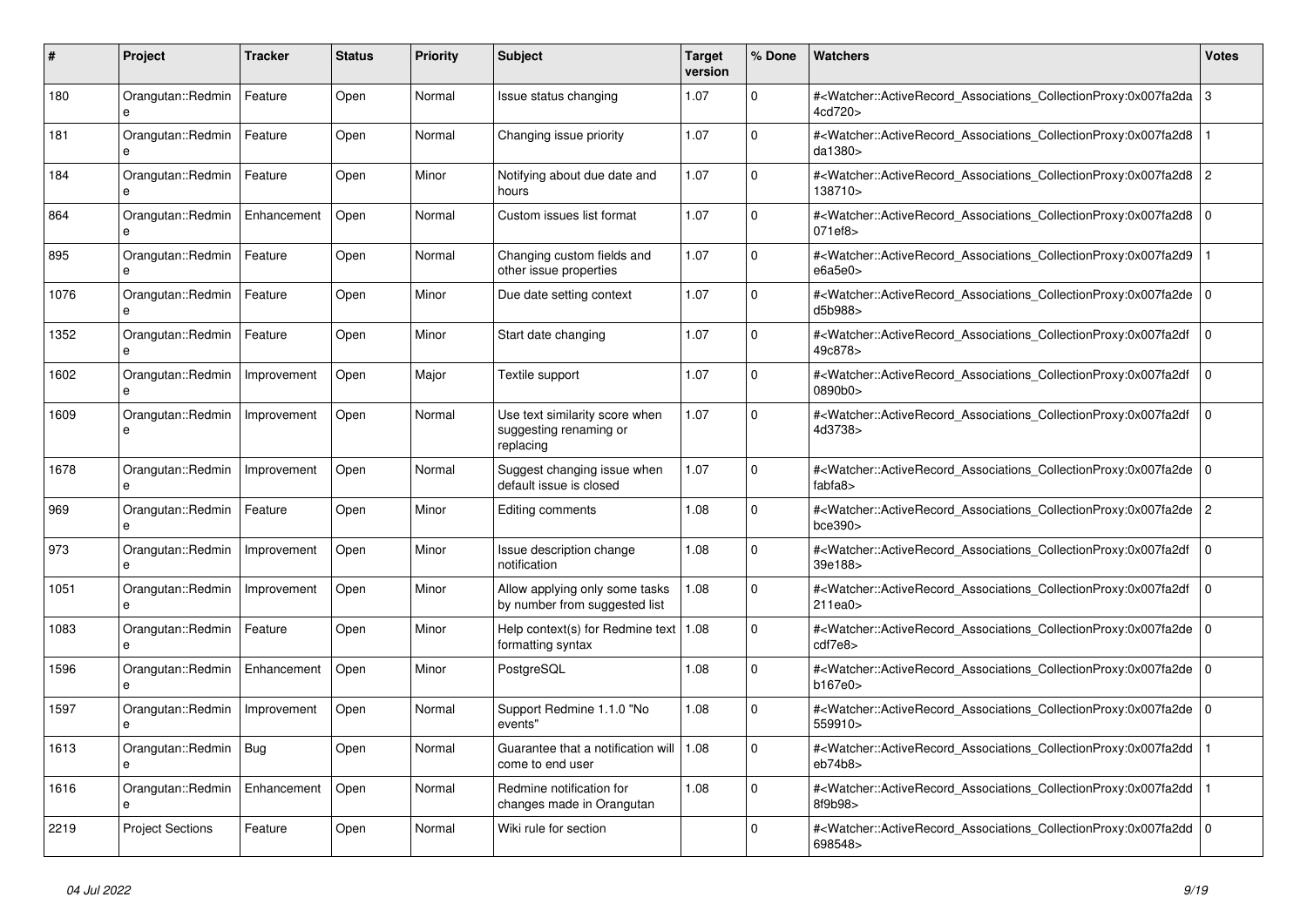| #    | <b>Project</b>          | <b>Tracker</b> | <b>Status</b> | <b>Priority</b> | <b>Subject</b>                                 | <b>Target</b><br>version | % Done   | <b>Watchers</b>                                                                                                                                                   | <b>Votes</b> |
|------|-------------------------|----------------|---------------|-----------------|------------------------------------------------|--------------------------|----------|-------------------------------------------------------------------------------------------------------------------------------------------------------------------|--------------|
| 2401 | <b>Project Sections</b> | Improvement    | Open          | Normal          | Section support for Extended<br><b>Fields</b>  |                          | $\Omega$ | # <watcher::activerecord_associations_collectionproxy:0x007fa2dd  <br="">4b6068&gt;</watcher::activerecord_associations_collectionproxy:0x007fa2dd>               | $\mathbf 0$  |
| 1747 | Projects                | Feature        | Open          | Major           | Some kind of site usage plugin                 |                          | $\Omega$ | # <watcher::activerecord 0<br="" associations="" collectionproxy:0x007fa2dd=""  ="">25f120&gt;</watcher::activerecord>                                            |              |
| 1783 | Projects                | Bug            | Open          | Normal          | Weird logouts                                  |                          | $\Omega$ | # <watcher::activerecord_associations_collectionproxy:0x007fa2dd<br>1037e0&gt;</watcher::activerecord_associations_collectionproxy:0x007fa2dd<br>                 | $\mathbf 0$  |
| 1790 | Projects                | Feature        | Open          | Normal          | Rotate logs                                    |                          | $\Omega$ | # <watcher::activerecord_associations_collectionproxy:0x007fa2dc 0<br=""  ="">e37728&gt;</watcher::activerecord_associations_collectionproxy:0x007fa2dc>          |              |
| 1799 | Projects                | Bug            | Open          | Normal          | Thumbnail overflows issues on<br>overview page |                          | $\Omega$ | # <watcher::activerecord 0<br="" associations="" collectionproxy:0x0055ce9b=""  ="">fb<math>2a60</math></watcher::activerecord>                                   |              |
| 1891 | Projects                | Improvement    | Open          | Normal          | Add BASH & Perl CodeRay<br>scanners            |                          | $\Omega$ | # <watcher::activerecord 0<br="" associations="" collectionproxy:0x0055ce98=""  =""><math>60c</math><math>68</math></watcher::activerecord>                       |              |
| 1910 | Projects                | Support        | Open          | Major           | <b>Users verification</b>                      |                          | $\Omega$ | # <watcher::activerecord_associations_collectionproxy:0x0055ce99 0<br=""  ="">550588&gt;</watcher::activerecord_associations_collectionproxy:0x0055ce99>          |              |
| 2036 | Projects                | Enhancement    | Open          | Minor           | Global news                                    |                          | $\Omega$ | # <watcher::activerecord_associations_collectionproxy:0x0055ce98 0<br=""  ="">ed4ec0&gt;</watcher::activerecord_associations_collectionproxy:0x0055ce98>          |              |
| 2037 | Projects                | Improvement    | Open          | Minor           | Completeness bars on start<br>page             |                          | $\Omega$ | # <watcher::activerecord 0<br="" associations="" collectionproxy:0x0055ce98=""  ="">a33b f0</watcher::activerecord>                                               |              |
| 2108 | Projects                | Bug            | Open          | Normal          | Weird export "button"                          |                          | $\Omega$ | # <watcher::activerecord 0<br="" associations="" collectionproxy:0x0055ce98=""  ="">657950&gt;</watcher::activerecord>                                            |              |
| 1796 | Projects                | Feature        | Open          | Normal          | Translations helper                            |                          | $\Omega$ | # <watcher::activerecord_associations_collectionproxy:0x0055ce96 0<br=""  ="">824cf8&gt;</watcher::activerecord_associations_collectionproxy:0x0055ce96>          |              |
| 1829 | Projects                | Feature        | Open          | Normal          | A project generator from<br>templates          |                          | $\Omega$ | # <watcher::activerecord_associations_collectionproxy:0x007fa2df<br>3f1428&gt;</watcher::activerecord_associations_collectionproxy:0x007fa2df<br>                 | $\mathbf 0$  |
| 1837 | Projects                | Feature        | Open          | Insignificant   | Andriy is now working on                       |                          | $\Omega$ | # <watcher::activerecord 0<br="" associations="" collectionproxy:0x007fa2d8=""  ="">045ab0&gt;</watcher::activerecord>                                            |              |
| 1853 | Projects                | Support        | Open          | Normal          | Customizer                                     |                          | $\Omega$ | # <watcher::activerecord_associations_collectionproxy:0x007fa2d8<br>f7cd58&gt;</watcher::activerecord_associations_collectionproxy:0x007fa2d8<br>                 | $\mathbf 0$  |
| 1948 | Projects                | Feature        | Open          | Minor           | Testimonials / Used by                         |                          | $\Omega$ | # <watcher::activerecord_associations_collectionproxy:0x007fa2d9 0<br=""  ="">aa<math>6d50</math></watcher::activerecord_associations_collectionproxy:0x007fa2d9> |              |
| 1963 | Projects                | Feature        | Open          | Minor           | Issues/messages count                          |                          | $\Omega$ | # <watcher::activerecord associations="" collectionproxy:0x007fa2d8<br="">c26960&gt;</watcher::activerecord>                                                      | $\mathbf 0$  |
| 1969 | Projects                | Improvement    | Open          | Normal          | Vote plugin                                    |                          | $\Omega$ | # <watcher::activerecord 0<br="" associations="" collectionproxy:0x007fa2d8=""  ="">1a03b0</watcher::activerecord>                                                |              |
| 2031 | Projects                | Improvement    | Open          | Minor           | News sidebar                                   |                          | $\Omega$ | # <watcher::activerecord_associations_collectionproxy:0x007fa2d8<br>27a858&gt;</watcher::activerecord_associations_collectionproxy:0x007fa2d8<br>                 | $\mathbf 0$  |
| 2032 | Projects                | Improvement    | Open          | Minor           | Quick way to submit Orangutan<br>omission      |                          | $\Omega$ | # <watcher::activerecord_associations_collectionproxy:0x007fa2d9 0<br=""  ="">ea03e8&gt;</watcher::activerecord_associations_collectionproxy:0x007fa2d9>          |              |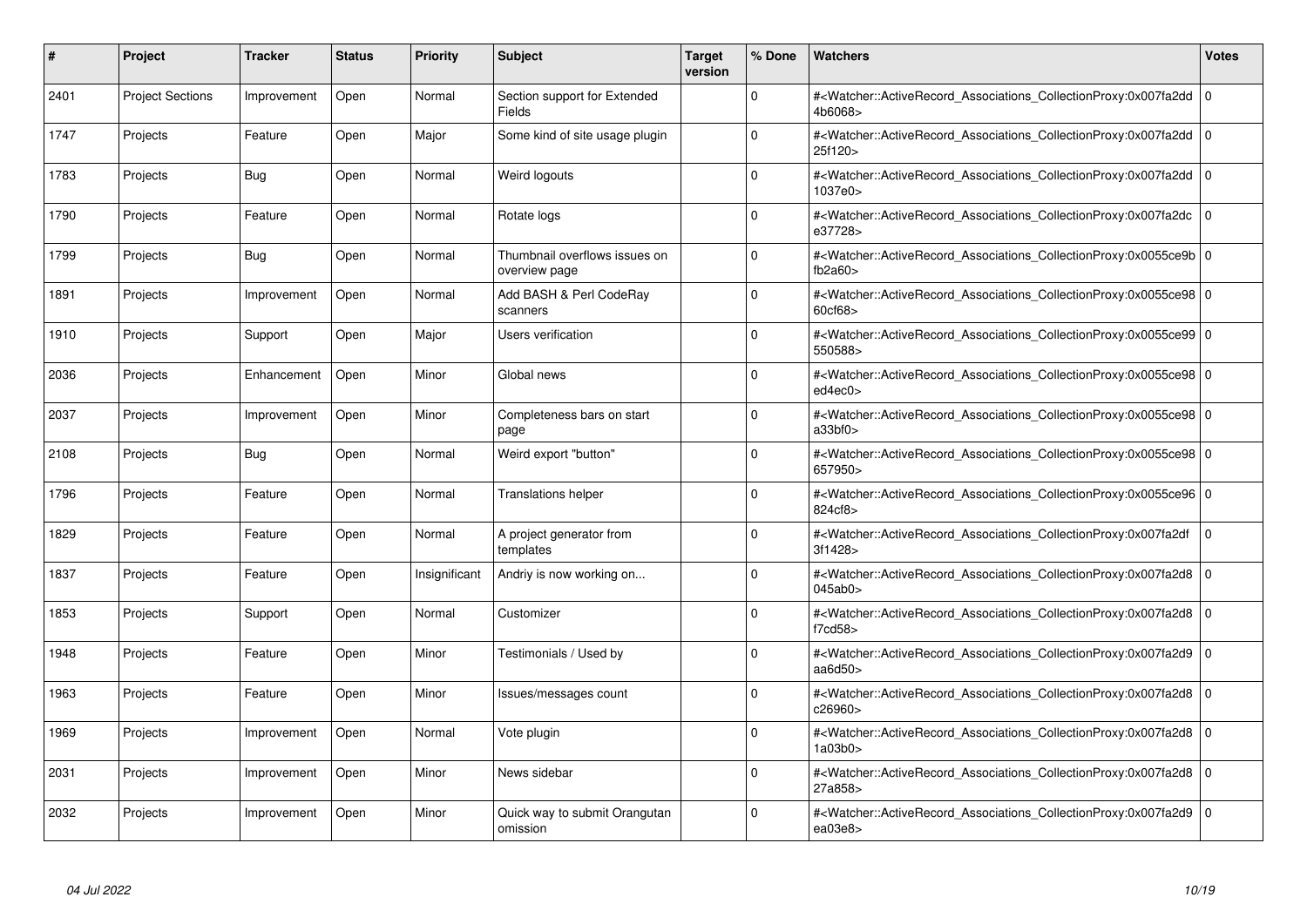| #    | Project                           | Tracker     | <b>Status</b> | <b>Priority</b> | <b>Subject</b>                                                                                                           | <b>Target</b><br>version | % Done      | Watchers                                                                                                                                                                       | <b>Votes</b>   |
|------|-----------------------------------|-------------|---------------|-----------------|--------------------------------------------------------------------------------------------------------------------------|--------------------------|-------------|--------------------------------------------------------------------------------------------------------------------------------------------------------------------------------|----------------|
| 2157 | Projects                          | Feature     | Open          | Normal          | Short activity messages                                                                                                  |                          | $\mathbf 0$ | # <watcher::activerecord_associations_collectionproxy:0x007fa2d8 0<br="">e95a98&gt;</watcher::activerecord_associations_collectionproxy:0x007fa2d8>                            |                |
| 2406 | Projects                          | Feature     | Open          | Minor           | List of forks for projects                                                                                               |                          | $\Omega$    | # <watcher::activerecord_associations_collectionproxy:0x007fa2d9 0<br=""  =""><math>d</math>afda<math>8</math></watcher::activerecord_associations_collectionproxy:0x007fa2d9> |                |
| 2373 | Red-Andy                          | Feature     | Open          | Normal          | Replacement for Georgia?                                                                                                 |                          | $\Omega$    | # <watcher::activerecord_associations_collectionproxy:0x007fa2d8 0<br=""  ="">bcf8b8</watcher::activerecord_associations_collectionproxy:0x007fa2d8>                           |                |
| 2321 | RedPress                          | Bug         | Open          | Normal          | Users are still able to register in<br><b>WordPress</b>                                                                  |                          | $\mathbf 0$ | # <watcher::activerecord_associations_collectionproxy:0x007fa2df<br>e9d0c0</watcher::activerecord_associations_collectionproxy:0x007fa2df<br>                                  | $\mathbf 0$    |
| 2246 | RedPress                          | Feature     | Open          | Normal          | Wiki syntax for blog posts                                                                                               |                          | $\Omega$    | # <watcher::activerecord_associations_collectionproxy:0x007fa2dff 0<br=""  ="">4d290&gt;</watcher::activerecord_associations_collectionproxy:0x007fa2dff>                      |                |
| 2247 | RedPress                          | Improvement | Open          | Normal          | Redirect back after logout                                                                                               |                          | $\Omega$    | # <watcher::activerecord_associations_collectionproxy:0x007fa2d8 0<br="">51f310 &gt;</watcher::activerecord_associations_collectionproxy:0x007fa2d8>                           |                |
| 2248 | RedPress                          | Feature     | Open          | Normal          | Latest blog posts in Redmine                                                                                             |                          | $\Omega$    | # <watcher::activerecord_associations_collectionproxy:0x007fa2d8 0<br=""  ="">ad7690&gt;</watcher::activerecord_associations_collectionproxy:0x007fa2d8>                       |                |
| 2245 | RedWord                           | Improvement | Open          | Normal          | Hellip in project titles                                                                                                 |                          | 0           | # <watcher::activerecord_associations_collectionproxy:0x007fa2d8 0<br=""  ="">f9f6f0</watcher::activerecord_associations_collectionproxy:0x007fa2d8>                           |                |
| 2368 | RedWord                           | <b>Bug</b>  | Open          | Minor           | Next and prev links for<br>multi-page articles                                                                           |                          | $\Omega$    | # <watcher::activerecord_associations_collectionproxy:0x007fa2d8 0<br="">d383d0</watcher::activerecord_associations_collectionproxy:0x007fa2d8>                                |                |
| 1982 | Role Shift                        | Feature     | Open          | Major           | Redmine.pm patch wanted                                                                                                  |                          | $\Omega$    | # <watcher::activerecord_associations_collectionproxy:0x007fa2d8 0<br=""  ="">69c580&gt;</watcher::activerecord_associations_collectionproxy:0x007fa2d8>                       |                |
| 1983 | Role Shift                        | Feature     | Open          | Major           | Default shifts                                                                                                           |                          | $\Omega$    | # <watcher::activerecord_associations_collectionproxy:0x007fa2df<br>e48778&gt;</watcher::activerecord_associations_collectionproxy:0x007fa2df<br>                              | $\mathbf 0$    |
| 1763 | <b>SCM Creator</b><br>$(+Github)$ | Bug         | Open          | Normal          | "Create repository" button<br>hiding is too restrictive                                                                  |                          | $\Omega$    | # <watcher::activerecord_associations_collectionproxy:0x007fa2d9 0<br=""  ="">f7cfc8</watcher::activerecord_associations_collectionproxy:0x007fa2d9>                           |                |
| 1858 | <b>SCM Creator</b><br>$(+Github)$ | Feature     | Open          | Normal          | New Wiki/Textile macro                                                                                                   |                          | $\Omega$    | # <watcher::activerecord_associations_collectionproxy:0x007fa2df<br>e39160&gt;</watcher::activerecord_associations_collectionproxy:0x007fa2df<br>                              | $\mathbf 0$    |
| 2053 | <b>SCM Creator</b><br>$(+Github)$ | Feature     | Open          | Normal          | Set repository path according to<br>identifier when using multiple<br>repositories                                       |                          | $\Omega$    | # <watcher::activerecord_associations_collectionproxy:0x007fa2d8<br>a34b98&gt;</watcher::activerecord_associations_collectionproxy:0x007fa2d8<br>                              |                |
| 2075 | <b>SCM Creator</b><br>$(+Github)$ | Feature     | Open          | Normal          | Make an option to fully<br>automate repository creation<br>without editing the URL field                                 |                          | $\Omega$    | # <watcher::activerecord_associations_collectionproxy:0x007fa2df<br>e710d8&gt;</watcher::activerecord_associations_collectionproxy:0x007fa2df<br>                              | $\overline{c}$ |
| 2105 | <b>SCM Creator</b><br>(+Github)   | Feature     | Open          | Normal          | Integrate with existing scm<br>system                                                                                    |                          | $\Omega$    | # <watcher::activerecord_associations_collectionproxy:0x007fa2d9 0<br=""  ="">ebb350&gt;</watcher::activerecord_associations_collectionproxy:0x007fa2d9>                       |                |
| 2111 | <b>SCM Creator</b><br>(+Github)   | Support     | Open          | Normal          | "Adding local repositories was<br>denied by the administrator"<br>message given when creating<br>SVN or Git repositories |                          | $\mathbf 0$ | # <watcher::activerecord 0<br="" associations="" collectionproxy:0x007fa2dfc="">5a5b0&gt;</watcher::activerecord>                                                              |                |
| 2291 | <b>SCM Creator</b><br>(+Github)   | Feature     | Open          | Normal          | Creator interface needs to be<br>simplified                                                                              |                          | $\Omega$    | # <watcher::activerecord 0<br="" associations="" collectionproxy:0x007fa2da="">10b8d0</watcher::activerecord>                                                                  |                |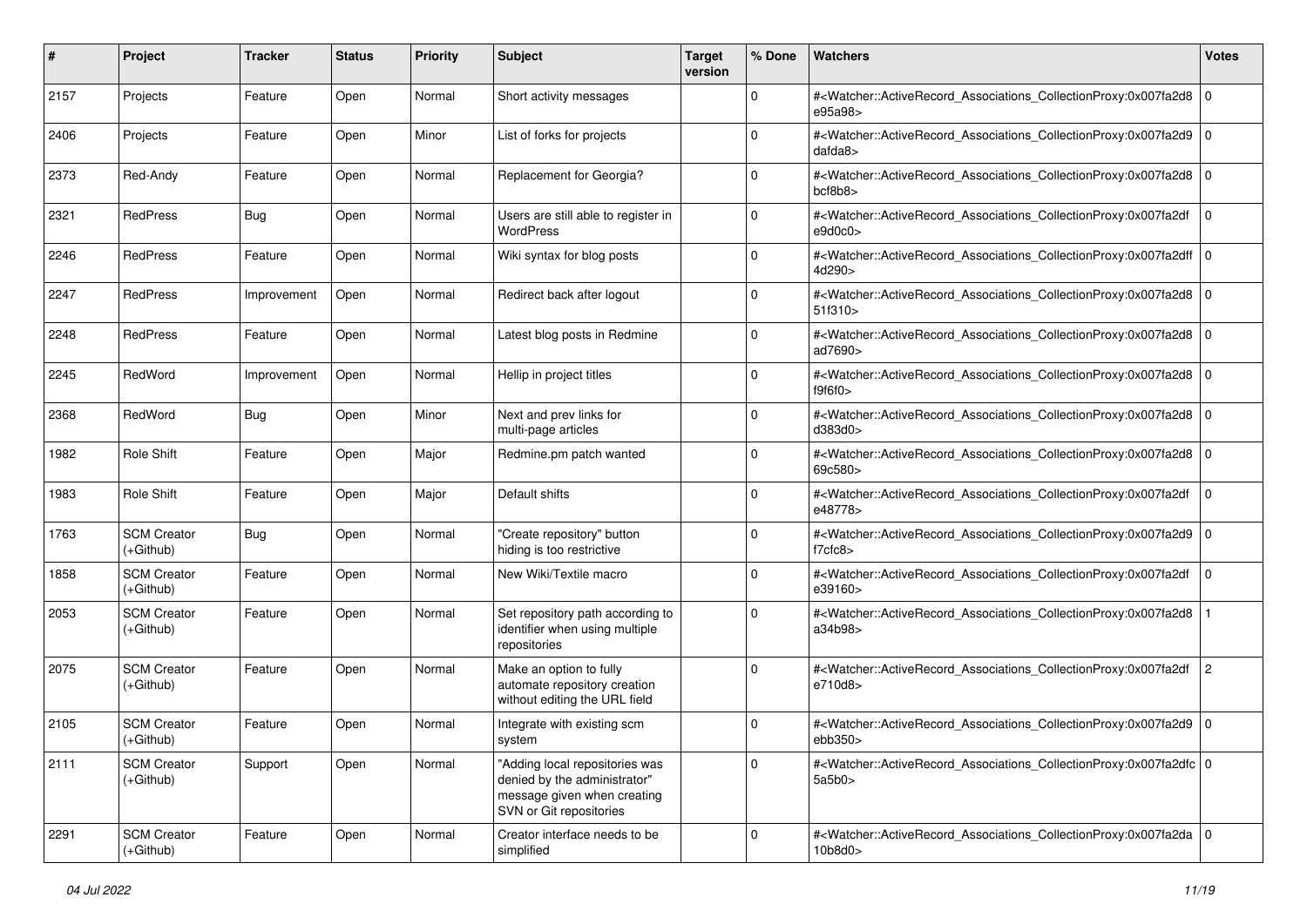| #    | Project                         | <b>Tracker</b> | <b>Status</b> | <b>Priority</b> | <b>Subject</b>                                                                | <b>Target</b><br>version | % Done      | <b>Watchers</b>                                                                                                                                          | <b>Votes</b> |
|------|---------------------------------|----------------|---------------|-----------------|-------------------------------------------------------------------------------|--------------------------|-------------|----------------------------------------------------------------------------------------------------------------------------------------------------------|--------------|
| 2334 | <b>SCM Creator</b><br>(+Github) | Bug            | Open          | Normal          | Github API does not load                                                      | 0.5.1                    | $\mathbf 0$ | # <watcher::activerecord associations="" collectionproxy:0x007fa2d9<br="">e36470&gt;</watcher::activerecord>                                             | l O          |
| 2326 | <b>SCM Creator</b><br>(+Github) | <b>Bug</b>     | Open          | Normal          | redmine_scm is incompatible<br>with redmine git hosting now?                  | 0.5.1                    | $\mathbf 0$ | # <watcher::activerecord_associations_collectionproxy:0x007fa2d9 0<br=""  ="">0b7240&gt;</watcher::activerecord_associations_collectionproxy:0x007fa2d9> |              |
| 2343 | <b>SCM Creator</b><br>(+Github) | Bug            | Open          | Major           | Internal error when creating<br>projects having a List format<br>custom field | 0.5.1                    | $\Omega$    | # <watcher::activerecord_associations_collectionproxy:0x007fa2da 0<br=""  ="">096878&gt;</watcher::activerecord_associations_collectionproxy:0x007fa2da> |              |
| 1695 | Sidebar Content                 | Feature        | Open          | Normal          | Multiple contents                                                             | 0.2.0                    | 0           | # <watcher::activerecord_associations_collectionproxy:0x007fa2d9 0<br=""  ="">67d828&gt;</watcher::activerecord_associations_collectionproxy:0x007fa2d9> |              |
| 1771 | Sidebar Content                 | Feature        | Open          | Normal          | Global contents                                                               | 0.2.0                    | $\mathbf 0$ | # <watcher::activerecord_associations_collectionproxy:0x007fa2d8 0<br=""  ="">4d31b8&gt;</watcher::activerecord_associations_collectionproxy:0x007fa2d8> |              |
| 2109 | Sidebar Content                 | Feature        | Open          | Normal          | Sidebar for global pages, which<br>do not have one                            | 0.2.0                    | $\mathbf 0$ | # <watcher::activerecord_associations_collectionproxy:0x007fa2d8 0<br="">1728c0&gt;</watcher::activerecord_associations_collectionproxy:0x007fa2d8>      |              |
| 2405 | Sidebar Content                 | Feature        | Open          | Minor           | Edit link for Wiki pages                                                      | 0.2.0                    | $\mathbf 0$ | # <watcher::activerecord_associations_collectionproxy:0x007fa2d9 0<br="">92d488&gt;</watcher::activerecord_associations_collectionproxy:0x007fa2d9>      |              |
| 2407 | Sidebar Content                 | Feature        | Open          | Normal          | Improve support of Wiki page<br>on sidebar                                    | 0.2.0                    | $\mathbf 0$ | # <watcher::activerecord_associations_collectionproxy:0x007fa2d9 0<br="">f0f0b8&gt;</watcher::activerecord_associations_collectionproxy:0x007fa2d9>      |              |
| 1981 | Subscription                    | Feature        | Open          | Normal          | Site-wide notifications                                                       |                          | $\Omega$    | # <watcher::activerecord_associations_collectionproxy:0x007fa2d8<br>f242e8&gt;</watcher::activerecord_associations_collectionproxy:0x007fa2d8<br>        |              |
| 1980 | WikiNG                          | <b>Bug</b>     | Open          | Normal          | Problem running plugin in<br>development mode                                 |                          | $\Omega$    | # <watcher::activerecord_associations_collectionproxy:0x007fa2d8<br>8cd9f8&gt;</watcher::activerecord_associations_collectionproxy:0x007fa2d8<br>        | $-1$         |
| 1977 | <b>WikiNG</b>                   | Feature        | Open          | Normal          | Conditional macro for users &<br>groups                                       |                          | $\Omega$    | # <watcher::activerecord_associations_collectionproxy:0x007fa2d8<br>4fe160&gt;</watcher::activerecord_associations_collectionproxy:0x007fa2d8<br>        | 2            |
| 2076 | <b>WikiNG</b>                   | Feature        | Open          | Insignificant   | <b>HTML Color preview</b>                                                     |                          | $\Omega$    | # <watcher::activerecord_associations_collectionproxy:0x007fa2d9 0<br="">8a9a98&gt;</watcher::activerecord_associations_collectionproxy:0x007fa2d9>      |              |
| 2085 | <b>WikiNG</b>                   | Feature        | Open          | Normal          | Twitter status                                                                |                          | 0           | # <watcher::activerecord_associations_collectionproxy:0x007fa2da 0<br=""  ="">666168&gt;</watcher::activerecord_associations_collectionproxy:0x007fa2da> |              |
| 2088 | <b>WikiNG</b>                   | Enhancement    | Open          | Normal          | Add WikiNG buttons<br>everywhere to the editing<br>toolbar                    |                          | $\Omega$    | # <watcher::activerecord_associations_collectionproxy:0x007fa2da<br>24d2c0&gt;</watcher::activerecord_associations_collectionproxy:0x007fa2da<br>        |              |
| 2250 | <b>WikiNG</b>                   | Support        | Open          | Normal          | Textilizable fix in Redmine                                                   |                          | $\Omega$    | # <watcher::activerecord_associations_collectionproxy:0x007fa2d8 0<br=""  ="">910ff0&gt;</watcher::activerecord_associations_collectionproxy:0x007fa2d8> |              |
| 2293 | <b>WikiNG</b>                   | Enhancement    | Open          | Minor           | Extended user column                                                          |                          | 0           | # <watcher::activerecord_associations_collectionproxy:0x007fa2d9 0<br="">2766a8&gt;</watcher::activerecord_associations_collectionproxy:0x007fa2d9>      |              |
| 2435 | <b>WikiNG</b>                   | Support        | Open          | Normal          | <b>Update Red-Andy styles</b>                                                 |                          | 0           | # <watcher::activerecord 0<br="" associations="" collectionproxy:0x007fa2d8="">Obbbe8&gt;</watcher::activerecord>                                        |              |
| 2437 | <b>WikiNG</b>                   | Feature        | Open          | Normal          | Ultra-HD-ready graphics                                                       |                          | $\mathbf 0$ | # <watcher::activerecord_associations_collectionproxy:0x007fa2d9 0<br="">e97798&gt;</watcher::activerecord_associations_collectionproxy:0x007fa2d9>      |              |
| 2438 | WikiNG                          | Feature        | Open          | Normal          | Screen text                                                                   | 1.1.1                    | 0           | # <watcher::activerecord 0<br="" associations="" collectionproxy:0x007fa2d8="">9d7358&gt;</watcher::activerecord>                                        |              |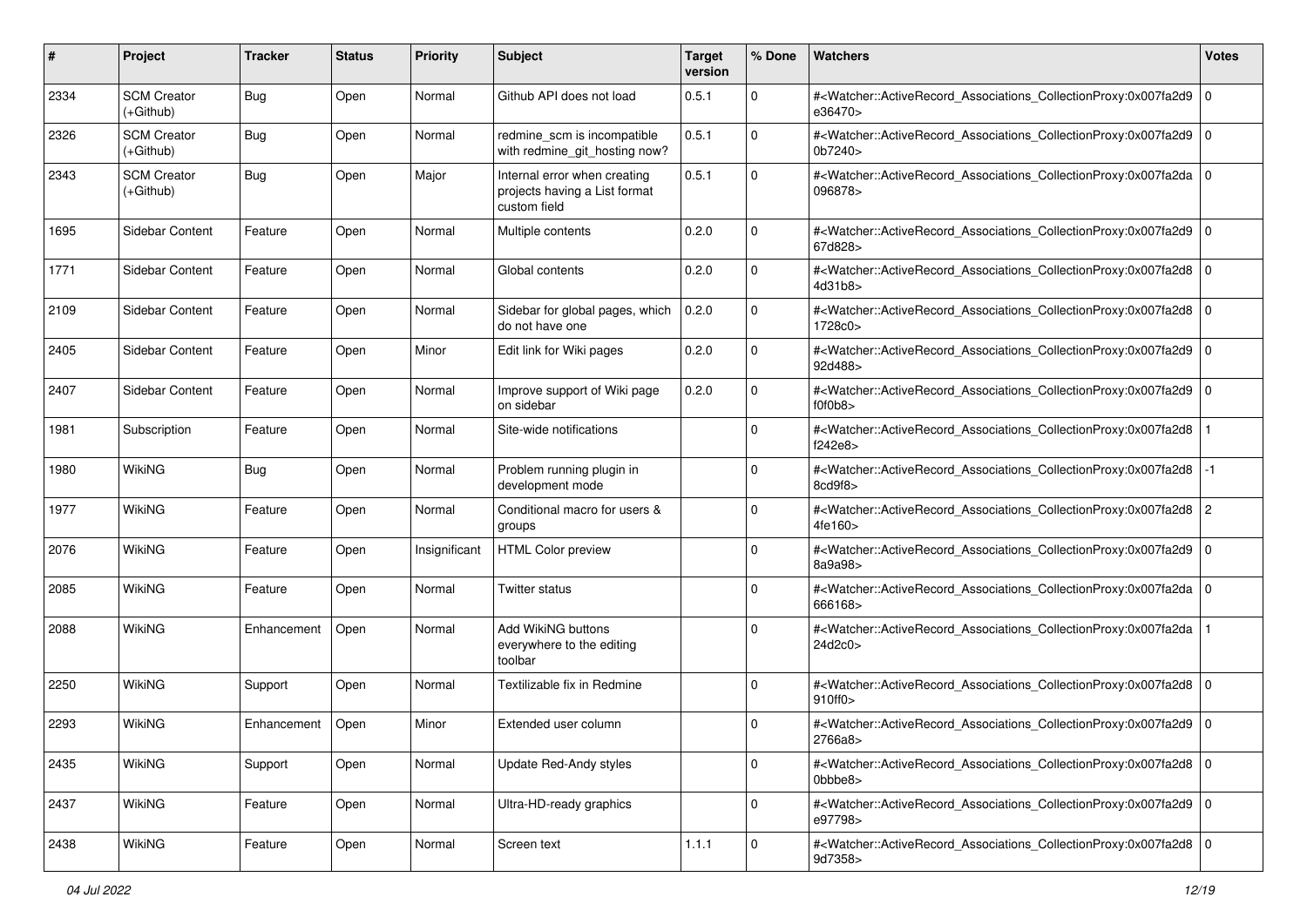| #    | Project                | <b>Tracker</b> | <b>Status</b> | <b>Priority</b> | <b>Subject</b>                                                     | <b>Target</b><br>version | % Done      | <b>Watchers</b>                                                                                                                                              | <b>Votes</b> |
|------|------------------------|----------------|---------------|-----------------|--------------------------------------------------------------------|--------------------------|-------------|--------------------------------------------------------------------------------------------------------------------------------------------------------------|--------------|
| 2440 | <b>WikiNG</b>          | Bug            | Open          | Normal          | Footnotes ignore $\lt$ pre $\gt$                                   | 1.1.1                    | $\Omega$    | # <watcher::activerecord associations="" collectionproxy:0x007fa2de<br="">de2a28&gt;</watcher::activerecord>                                                 | 0            |
| 2433 | WordMine               | Feature        | Open          | Minor           | Link Redmine issue with<br><b>WordPress comment</b>                |                          | $\Omega$    | # <watcher::activerecord_associations_collectionproxy:0x007fa2dd 0<br="">34dbb8</watcher::activerecord_associations_collectionproxy:0x007fa2dd>              |              |
| 1996 | <b>Author Box</b>      | Feature        | Incomplete    | Minor           | Project module                                                     |                          | $\Omega$    | # <watcher::activerecord 0<br="" associations="" collectionproxy:0x007fa2de=""  ="">e6d7e0</watcher::activerecord>                                           |              |
| 1729 | CD-Index               | <b>Bug</b>     | Incomplete    | Normal          | Segfault in libarchive when<br>working with large ISO              |                          | $\Omega$    | # <watcher::activerecord_associations_collectionproxy:0x007fa2df<br>110718&gt;</watcher::activerecord_associations_collectionproxy:0x007fa2df<br>            | $\Omega$     |
| 1731 | CD-Index               | <b>Bug</b>     | Incomplete    | Normal          | Libarchive<br>archive read symlink returns<br>garbage              |                          | $\Omega$    | # <watcher::activerecord_associations_collectionproxy:0x007fa2de<br>ee7158&gt;</watcher::activerecord_associations_collectionproxy:0x007fa2de<br>            | ۱٥           |
| 2426 | CD-Index               | Feature        | Incomplete    | Normal          | Tool to modify data (cdmodify?)                                    |                          | $\Omega$    | # <watcher::activerecord associations="" collectionproxy:0x007fa2dd<br="">468390&gt;</watcher::activerecord>                                                 | l O          |
| 2427 | CD-Index               | Feature        | Incomplete    | Normal          | Tags                                                               |                          | $\Omega$    | # <watcher::activerecord associations="" collectionproxy:0x007fa2df<br="">284310&gt;</watcher::activerecord>                                                 | $\Omega$     |
| 2429 | CD-Index               | Feature        | Incomplete    | Normal          | Flag for broken media                                              |                          | $\Omega$    | # <watcher::activerecord_associations_collectionproxy:0x007fa2df<br>1581d0&gt;</watcher::activerecord_associations_collectionproxy:0x007fa2df<br>            | $\Omega$     |
| 2169 | <b>Contact Form</b>    | Feature        | Incomplete    | Normal          | Option to use own name,<br>reply-to, subject and message<br>fields |                          | $\Omega$    | # <watcher::activerecord_associations_collectionproxy:0x007fa2de 0<br="">c4e630&gt;</watcher::activerecord_associations_collectionproxy:0x007fa2de>          |              |
| 2213 | <b>Contact Form</b>    | <b>Bug</b>     | Incomplete    | Normal          | Unable to support Chinesel                                         |                          | $\Omega$    | # <watcher::activerecord 0<br="" associations="" collectionproxy:0x007fa2de=""  ="">896448&gt;</watcher::activerecord>                                       |              |
| 2259 | Contact Form           | Feature        | Incomplete    | Normal          | Sender name in a message                                           |                          | $\Omega$    | # <watcher::activerecord associations="" collectionproxy:0x007fa2de<br="">2b99d0&gt;</watcher::activerecord>                                                 | l o          |
| 2260 | <b>Contact Form</b>    | <b>Bug</b>     | Incomplete    | Normal          | Conflicting with<br>redmine ckeditor plugin using<br>preview       |                          | $\Omega$    | # <watcher::activerecord 0<br="" associations="" collectionproxy:0x007fa2dd=""  ="">c60020&gt;</watcher::activerecord>                                       |              |
| 1957 | Download Button        | Feature        | Incomplete    | Normal          | Plugin configuration                                               |                          | $\mathbf 0$ | # <watcher::activerecord_associations_collectionproxy:0x007fa2dd 0<br=""  ="">7aa558&gt;</watcher::activerecord_associations_collectionproxy:0x007fa2dd>     |              |
| 1882 | <b>Extended Fields</b> | Feature        | Incomplete    | Normal          | Wiki toolbar for Wiki text                                         |                          | $\Omega$    | # <watcher::activerecord associations="" collectionproxy:0x007fa2dd<br="">628298&gt;</watcher::activerecord>                                                 | 10           |
| 1884 | <b>Extended Fields</b> | Feature        | Incomplete    | Normal          | Multiselect                                                        |                          | $\Omega$    | # <watcher::activerecord 0<br="" associations="" collectionproxy:0x007fa2dd=""  ="">40b488&gt;</watcher::activerecord>                                       |              |
| 1919 | <b>Extended Fields</b> | Feature        | Incomplete    | Normal          | Extend Link extended field                                         |                          | $\Omega$    | # <watcher::activerecord_associations_collectionproxy:0x007fa2dd<br>23dfc0<sub>&gt;</sub></watcher::activerecord_associations_collectionproxy:0x007fa2dd<br> | I٥           |
| 1954 | <b>Extended Fields</b> | Feature        | Incomplete    | Normal          | <b>Mailto links</b>                                                |                          | $\Omega$    | # <watcher::activerecord_associations_collectionproxy:0x007fa2dd<br>0d3d10&gt;</watcher::activerecord_associations_collectionproxy:0x007fa2dd<br>            | l O          |
| 1955 | <b>Extended Fields</b> | Feature        | Incomplete    | Normal          | FTP link                                                           |                          | $\Omega$    | # <watcher::activerecord_associations_collectionproxy:0x007fa2dc<br>dc5ce0&gt;</watcher::activerecord_associations_collectionproxy:0x007fa2dc<br>            | ۱o           |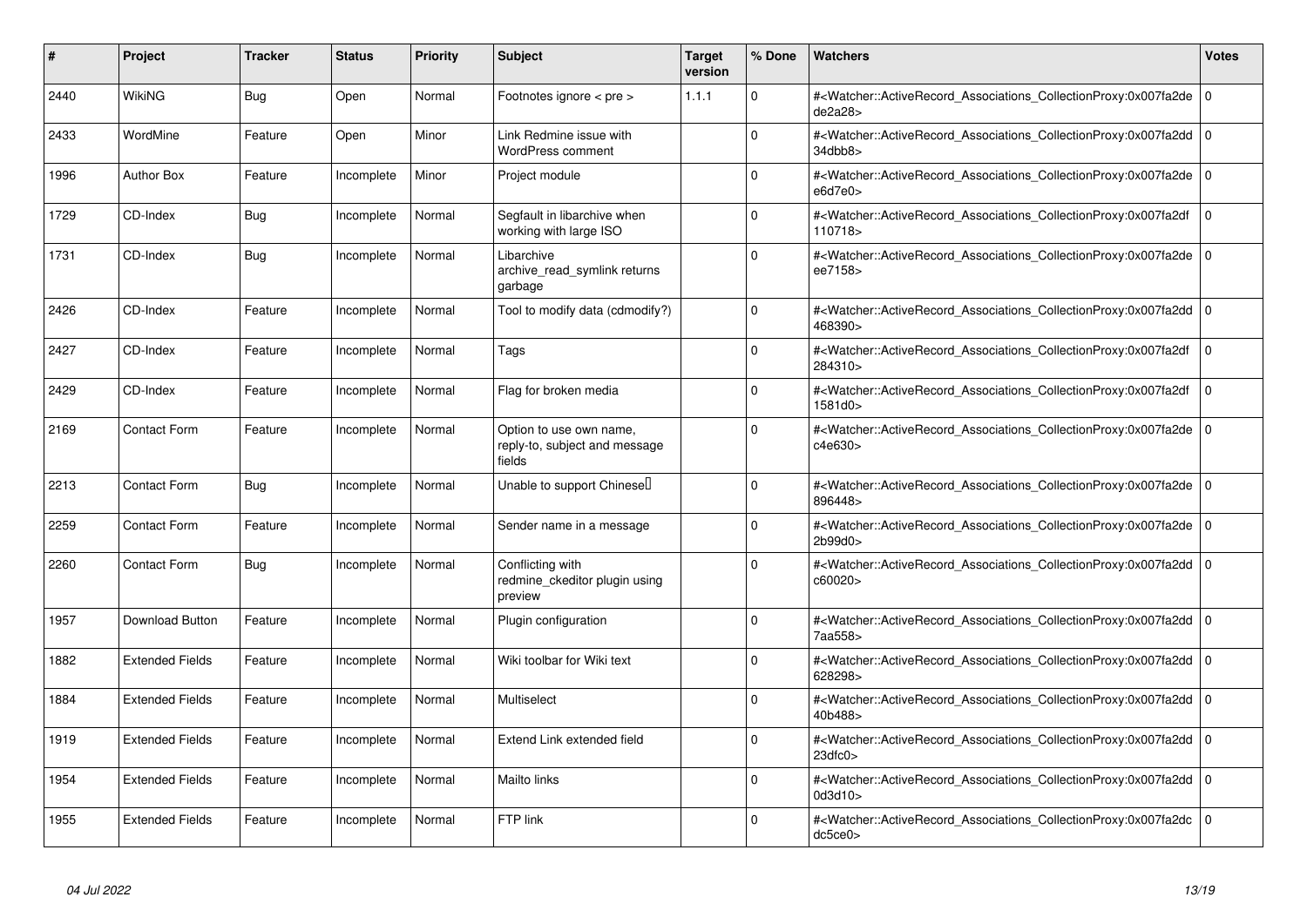| #    | Project                | <b>Tracker</b> | <b>Status</b> | <b>Priority</b> | <b>Subject</b>                                                                | <b>Target</b><br>version | % Done      | Watchers                                                                                                                                                 | <b>Votes</b> |
|------|------------------------|----------------|---------------|-----------------|-------------------------------------------------------------------------------|--------------------------|-------------|----------------------------------------------------------------------------------------------------------------------------------------------------------|--------------|
| 1956 | <b>Extended Fields</b> | Feature        | Incomplete    | Minor           | SIP link                                                                      |                          | 0           | # <watcher::activerecord_associations_collectionproxy:0x0055ce9b 0<br="">f6f850&gt;</watcher::activerecord_associations_collectionproxy:0x0055ce9b>      |              |
| 2005 | <b>Extended Fields</b> | Feature        | Incomplete    | Minor           | Paging for projects listing                                                   |                          | 0           | # <watcher::activerecord_associations_collectionproxy:0x0055ce98 0<br="">d2af20</watcher::activerecord_associations_collectionproxy:0x0055ce98>          |              |
| 2006 | Extended Fields        | Feature        | Incomplete    | Minor           | Users listing sorting                                                         |                          | 0           | # <watcher::activerecord_associations_collectionproxy:0x0055ce99 0<br=""  ="">5535a8&gt;</watcher::activerecord_associations_collectionproxy:0x0055ce99> |              |
| 2007 | <b>Extended Fields</b> | Feature        | Incomplete    | Minor           | Projects listing sorting                                                      |                          | 0           | # <watcher::activerecord_associations_collectionproxy:0x0055ce98 0<br=""  ="">ec82b0</watcher::activerecord_associations_collectionproxy:0x0055ce98>     |              |
| 2011 | <b>Extended Fields</b> | Feature        | Incomplete    | Normal          | Custom field translations                                                     |                          | 0           | # <watcher::activerecord_associations_collectionproxy:0x0055ce98 0<br="">4ad820&gt;</watcher::activerecord_associations_collectionproxy:0x0055ce98>      |              |
| 2028 | <b>Extended Fields</b> | Feature        | Incomplete    | Normal          | make fields final option                                                      |                          | 0           | # <watcher::activerecord_associations_collectionproxy:0x0055ce98 0<br="">6085a8&gt;</watcher::activerecord_associations_collectionproxy:0x0055ce98>      |              |
| 2092 | <b>Extended Fields</b> | Feature        | Incomplete    | Normal          | Users-to-issues custom fields<br>auto-fill                                    |                          | $\mathbf 0$ | # <watcher::activerecord_associations_collectionproxy:0x007fa2d9 0<br="">30bc80&gt;</watcher::activerecord_associations_collectionproxy:0x007fa2d9>      |              |
| 2093 | <b>Extended Fields</b> | Feature        | Incomplete    | Normal          | Extended columns using<br>custom queries                                      |                          | 0           | # <watcher::activerecord_associations_collectionproxy:0x007fa2d8 0<br="">021cf0</watcher::activerecord_associations_collectionproxy:0x007fa2d8>          |              |
| 2099 | <b>Extended Fields</b> | Feature        | Incomplete    | Normal          | Create a custom field of type<br>'Category'                                   |                          | $\mathbf 0$ | # <watcher::activerecord_associations_collectionproxy:0x007fa2da 0<br=""  ="">6c07d0&gt;</watcher::activerecord_associations_collectionproxy:0x007fa2da> |              |
| 2103 | Extended Fields        | Feature        | Incomplete    | Minor           | Support multiple for Project                                                  |                          | 0           | # <watcher::activerecord_associations_collectionproxy:0x007fa2d9 0<br="">9fc198&gt;</watcher::activerecord_associations_collectionproxy:0x007fa2d9>      |              |
| 2155 | <b>Extended Fields</b> | <b>Bug</b>     | Incomplete    | Normal          | Wiki text field donot work well<br>when using chinese as custom<br>field name |                          | 50          | # <watcher::activerecord_associations_collectionproxy:0x007fa2d8 0<br="">1bdd20&gt;</watcher::activerecord_associations_collectionproxy:0x007fa2d8>      |              |
| 2156 | <b>Extended Fields</b> | Feature        | Incomplete    | Minor           | Per user values?                                                              |                          | 0           | # <watcher::activerecord_associations_collectionproxy:0x007fa2d8 0<br="">e877e0&gt;</watcher::activerecord_associations_collectionproxy:0x007fa2d8>      |              |
| 2220 | <b>Extended Fields</b> | Feature        | Incomplete    | Normal          | Project specific custom fields                                                |                          | 0           | # <watcher::activerecord_associations_collectionproxy:0x007fa2d8 0<br=""  ="">279778&gt;</watcher::activerecord_associations_collectionproxy:0x007fa2d8> |              |
| 2236 | <b>Extended Fields</b> | <b>Bug</b>     | Incomplete    | Normal          | <b>Hint Lost</b>                                                              |                          | 0           | # <watcher::activerecord_associations_collectionproxy:0x007fa2d9 0<br="">f90438&gt;</watcher::activerecord_associations_collectionproxy:0x007fa2d9>      |              |
| 2241 | <b>Extended Fields</b> | Feature        | Incomplete    | Normal          | Informations I see on Calendar                                                |                          | 0           | # <watcher::activerecord_associations_collectionproxy:0x007fa2d9 0<br=""  ="">780978&gt;</watcher::activerecord_associations_collectionproxy:0x007fa2d9> |              |
| 2242 | <b>Extended Fields</b> | <b>Bug</b>     | Incomplete    | Normal          | Message "invalid statement:<br>STR_TO_DATE" when using<br>MS SQL              |                          | 30          | # <watcher::activerecord_associations_collectionproxy:0x007fa2da<br>8daa98&gt;</watcher::activerecord_associations_collectionproxy:0x007fa2da<br>        |              |
| 2261 | <b>Extended Fields</b> | <b>Bug</b>     | Incomplete    | Normal          | issues PDF view and<br>descriptions                                           | 0.2.4                    | 0           | # <watcher::activerecord_associations_collectionproxy:0x007fa2da 0<br=""  ="">3a2300&gt;</watcher::activerecord_associations_collectionproxy:0x007fa2da> |              |
| 1751 | Hooks Manager          | Feature        | Incomplete    | Minor           | Support URL regexps to limit<br>pages                                         |                          | $\mathbf 0$ | # <watcher::activerecord_associations_collectionproxy:0x007fa2da 0<br="">a3a988&gt;</watcher::activerecord_associations_collectionproxy:0x007fa2da>      |              |
| 2209 | Hooks Manager          | Feature        | Incomplete    | Normal          | A templating language support                                                 |                          | 0           | # <watcher::activerecord_associations_collectionproxy:0x007fa2d9 0<br=""  ="">54bbf8&gt;</watcher::activerecord_associations_collectionproxy:0x007fa2d9> |              |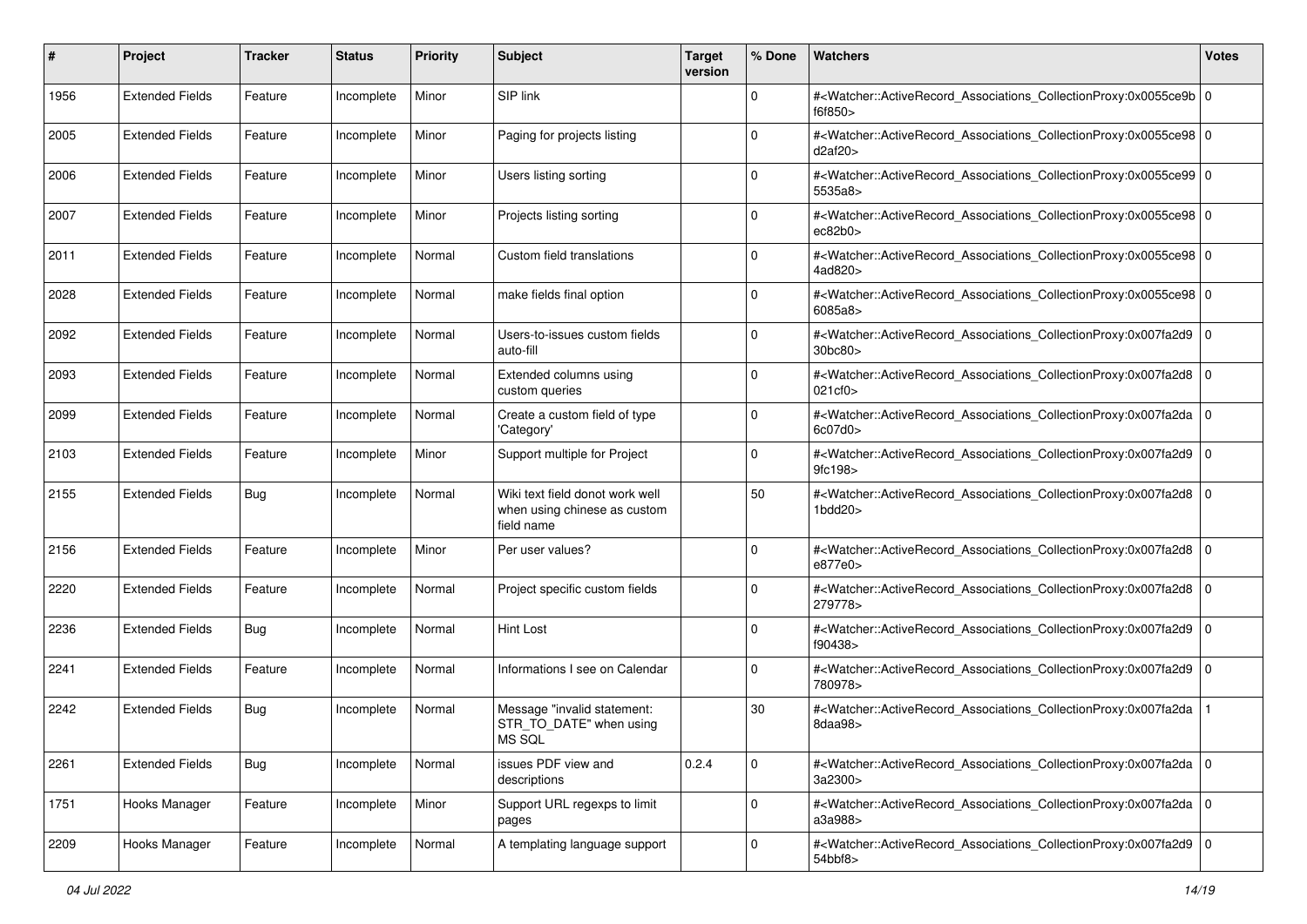| #    | Project                 | <b>Tracker</b> | <b>Status</b> | <b>Priority</b> | <b>Subject</b>                                                                     | <b>Target</b><br>version | % Done      | Watchers                                                                                                                                                  | <b>Votes</b> |
|------|-------------------------|----------------|---------------|-----------------|------------------------------------------------------------------------------------|--------------------------|-------------|-----------------------------------------------------------------------------------------------------------------------------------------------------------|--------------|
| 2266 | Hooks Manager           | Translation    | Incomplete    | Normal          | Spanish translation                                                                |                          | 20          | # <watcher::activerecord_associations_collectionproxy:0x007fa2d9 0<br="">8f5b28&gt;</watcher::activerecord_associations_collectionproxy:0x007fa2d9>       |              |
| 2276 | Language Mix            | Feature        | Incomplete    | Normal          | Group posts / show only the<br>primary article                                     |                          | 0           | # <watcher::activerecord_associations_collectionproxy:0x007fa2d9 0<br="">c48ac8&gt;</watcher::activerecord_associations_collectionproxy:0x007fa2d9>       |              |
| 1902 | Meta                    | Feature        | Incomplete    | Normal          | Consider clear_html and light<br>mode                                              |                          | 0           | # <watcher::activerecord_associations_collectionproxy:0x007fa2d9 0<br="">541e00&gt;</watcher::activerecord_associations_collectionproxy:0x007fa2d9>       |              |
| 2163 | Meta                    | Bug            | Incomplete    | Normal          | My site's Display lanugage was<br>only English, when I installed<br>plugin         |                          | $\Omega$    | # <watcher::activerecord_associations_collectionproxy:0x007fa2da 0<br=""  ="">817818&gt;</watcher::activerecord_associations_collectionproxy:0x007fa2da>  |              |
| 2225 | OpenID Fix              | Bug            | Incomplete    | Normal          | OpenID::TypeURIMismatch                                                            |                          | $\Omega$    | # <watcher::activerecord_associations_collectionproxy:0x007fa2d8 0<br="">26efa8&gt;</watcher::activerecord_associations_collectionproxy:0x007fa2d8>       |              |
| 2362 | OpenID Fix              | Bug            | Incomplete    | Major           | Redmine 3 Compatibilty                                                             |                          | $\Omega$    | # <watcher::activerecord_associations_collectionproxy:0x007fa2d9 0<br=""  ="">445ec0&gt;</watcher::activerecord_associations_collectionproxy:0x007fa2d9>  |              |
| 1028 | Orangutan               | Feature        | Incomplete    | Minor           | Recognizing English text<br>accidentally entered with<br>different keyboard layout |                          | $\Omega$    | # <watcher::activerecord_associations_collectionproxy:0x007fa2d8<br>d88600&gt;</watcher::activerecord_associations_collectionproxy:0x007fa2d8<br>         |              |
| 1909 | Orangutan               | Enhancement    | Incomplete    | Minor           | Orangutan::Kayako                                                                  |                          | 0           | # <watcher::activerecord_associations_collectionproxy:0x007fa2df<br>d29c48&gt;</watcher::activerecord_associations_collectionproxy:0x007fa2df<br>         | $\mathbf 0$  |
| 1988 | Orangutan               | Improvement    | Incomplete    | Normal          | Multithreading                                                                     |                          | $\Omega$    | # <watcher::activerecord_associations_collectionproxy:0x007fa2dff 0<br=""  ="">41f08&gt;</watcher::activerecord_associations_collectionproxy:0x007fa2dff> |              |
| 1601 | Orangutan               | Enhancement    | Incomplete    | Normal          | Configuring contexts weights                                                       | 2.00                     | 0           | # <watcher::activerecord_associations_collectionproxy:0x007fa2d9 0<br="">df7018&gt;</watcher::activerecord_associations_collectionproxy:0x007fa2d9>       |              |
| 215  | Orangutan::Redmin<br>e  | Enhancement    | Incomplete    | Minor           | Support issue subject as an<br>answer to the issue questions                       |                          | $\Omega$    | # <watcher::activerecord_associations_collectionproxy:0x007fa2d9 0<br=""  ="">5a9578&gt;</watcher::activerecord_associations_collectionproxy:0x007fa2d9>  |              |
| 971  | Orangutan::Redmin<br>e  | Improvement    | Incomplete    | Minor           | Confirm before taking text as a<br>task/entry description                          |                          | $\Omega$    | # <watcher::activerecord_associations_collectionproxy:0x007fa2d9<br>84a598&gt;</watcher::activerecord_associations_collectionproxy:0x007fa2d9<br>         |              |
| 1022 | Orangutan::Redmin<br>e  | Feature        | Incomplete    | Minor           | Changing issue status<br>depending on user presence                                |                          | 0           | # <watcher::activerecord_associations_collectionproxy:0x007fa2d9 0<br="">d6f6e0</watcher::activerecord_associations_collectionproxy:0x007fa2d9>           |              |
| 1104 | Orangutan::Redmin<br>e  | Feature        | Incomplete    | Minor           | Automatic overtime tracking                                                        |                          | $\mathbf 0$ | # <watcher::activerecord_associations_collectionproxy:0x007fa2d8 0<br="">427520&gt;</watcher::activerecord_associations_collectionproxy:0x007fa2d8>       |              |
| 1337 | Orangutan::Redmin       | Feature        | Incomplete    | Minor           | Automatic time tracking                                                            |                          | $\Omega$    | # <watcher::activerecord_associations_collectionproxy:0x007fa2d8 0<br="">efab28&gt;</watcher::activerecord_associations_collectionproxy:0x007fa2d8>       |              |
| 1622 | Orangutan::Redmin<br>е  | Improvement    | Incomplete    | Normal          | Support rest_hours column                                                          |                          | 0           | # <watcher::activerecord_associations_collectionproxy:0x007fa2d8 0<br=""  ="">f401c8&gt;</watcher::activerecord_associations_collectionproxy:0x007fa2d8>  |              |
| 2214 | <b>Project Sections</b> | Feature        | Incomplete    | Normal          | Featured and disregarded<br>projects                                               |                          | $\mathbf 0$ | # <watcher::activerecord 0<br="" associations="" collectionproxy:0x007fa2d8="">525030&gt;</watcher::activerecord>                                         |              |
| 2315 | <b>Project Sections</b> | Feature        | Incomplete    | Normal          | Allow Projects to Appear in<br><b>Multiple Sections</b>                            |                          | $\mathbf 0$ | # <watcher::activerecord_associations_collectionproxy:0x007fa2d8 0<br="">dff3e0</watcher::activerecord_associations_collectionproxy:0x007fa2d8>           |              |
| 2346 | <b>Project Sections</b> | <b>Bug</b>     | Incomplete    | Normal          | Project list shifts when there are<br>more text in sidebar                         |                          | 0           | # <watcher::activerecord 0<br="" associations="" collectionproxy:0x007fa2d9="">49a448&gt;</watcher::activerecord>                                         |              |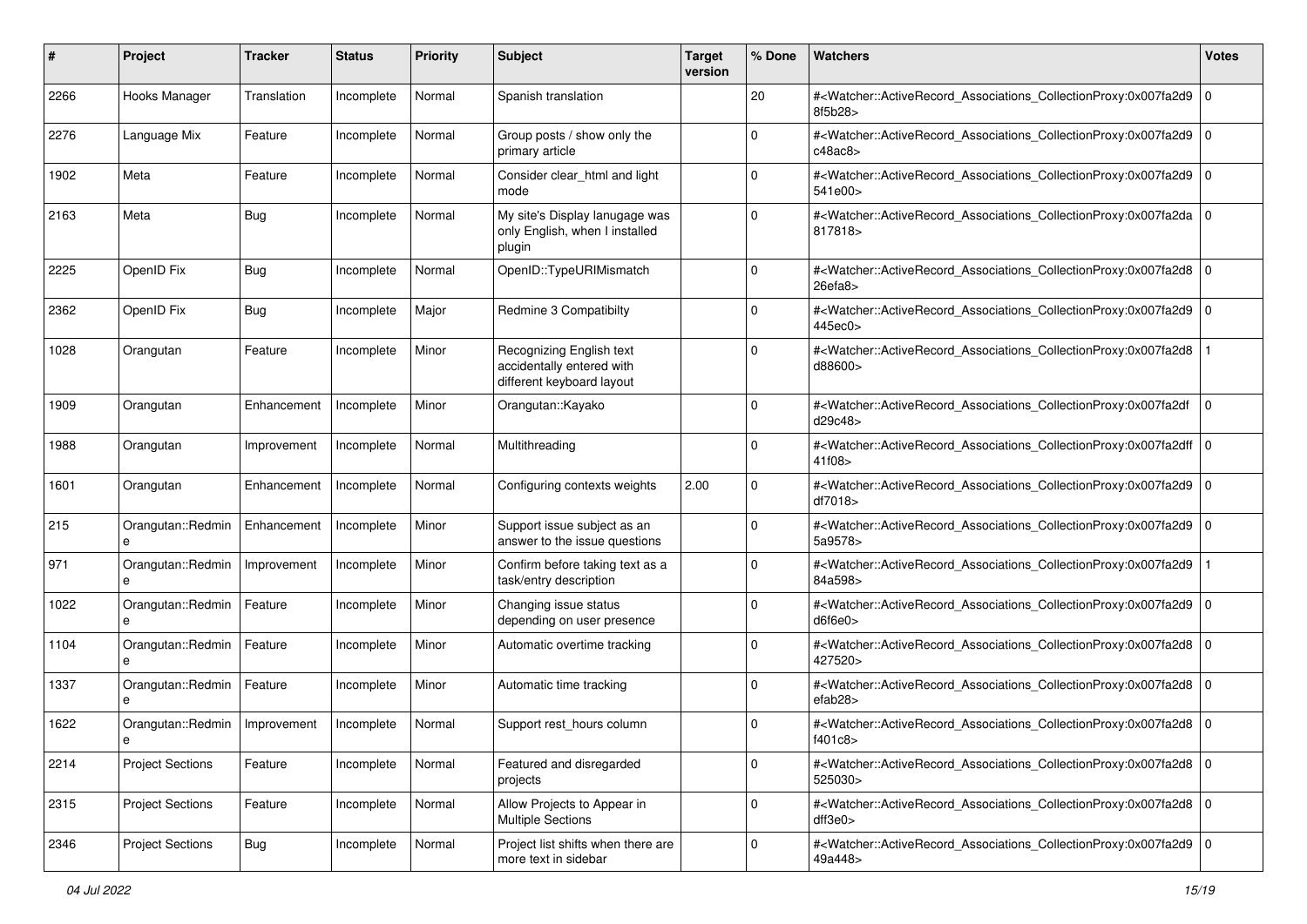| #    | <b>Project</b>                  | <b>Tracker</b> | <b>Status</b> | <b>Priority</b> | <b>Subject</b>                                                   | <b>Target</b><br>version | % Done   | <b>Watchers</b>                                                                                                                                          | <b>Votes</b>   |
|------|---------------------------------|----------------|---------------|-----------------|------------------------------------------------------------------|--------------------------|----------|----------------------------------------------------------------------------------------------------------------------------------------------------------|----------------|
| 2441 | <b>Project Sections</b>         | Improvement    | Incomplete    | Minor           | Option to collapse section                                       |                          | $\Omega$ | # <watcher::activerecord_associations_collectionproxy:0x007fa2da  <br="">0f8a50&gt;</watcher::activerecord_associations_collectionproxy:0x007fa2da>      | $\mathbf 0$    |
| 1804 | Projects                        | Feature        | Incomplete    | Insignificant   | Arrows (or similar solution) for<br>project menu                 |                          | $\Omega$ | # <watcher::activerecord_associations_collectionproxy:0x007fa2dd 0<br=""  ="">59e750&gt;</watcher::activerecord_associations_collectionproxy:0x007fa2dd> |                |
| 2106 | Projects                        | Improvement    | Incomplete    | Minor           | Gravatar upload                                                  |                          | $\Omega$ | # <watcher::activerecord_associations_collectionproxy:0x007fa2d8 0<br="">981098&gt;</watcher::activerecord_associations_collectionproxy:0x007fa2d8>      |                |
| 1831 | Projects                        | Feature        | Incomplete    | Minor           | Automatically include mail<br>conversations                      |                          | $\Omega$ | # <watcher::activerecord_associations_collectionproxy:0x007fa2d8  <br="">619270&gt;</watcher::activerecord_associations_collectionproxy:0x007fa2d8>      | $\mathbf 0$    |
| 1867 | Projects                        | Feature        | Incomplete    | Minor           | Textile draft                                                    |                          | $\Omega$ | # <watcher::activerecord_associations_collectionproxy:0x007fa2d8  <br="">e88410&gt;</watcher::activerecord_associations_collectionproxy:0x007fa2d8>      | $\Omega$       |
| 1987 | Projects                        | Feature        | Incomplete    | Normal          | Attachment resize                                                |                          | $\Omega$ | # <watcher::activerecord 0<br="" associations="" collectionproxy:0x007fa2da=""  ="">66e980&gt;</watcher::activerecord>                                   |                |
| 1990 | Projects                        | Improvement    | Incomplete    | Minor           | anti notificatin spam - fine<br>grained mail distribution        |                          | $\Omega$ | # <watcher::activerecord_associations_collectionproxy:0x007fa2da<br>29d590&gt;</watcher::activerecord_associations_collectionproxy:0x007fa2da<br>        |                |
| 2021 | Projects                        | Improvement    | Incomplete    | Major           | Spam protect                                                     |                          | $\Omega$ | # <watcher::activerecord_associations_collectionproxy:0x007fa2d8 0<br=""  ="">8f80e0&gt;</watcher::activerecord_associations_collectionproxy:0x007fa2d8> |                |
| 2086 | Projects                        | Improvement    | Incomplete    | Minor           | Latest stable version                                            |                          | $\Omega$ | # <watcher::activerecord 0<br="" associations="" collectionproxy:0x007fa2d9=""  ="">261500&gt;</watcher::activerecord>                                   |                |
| 2179 | Projects                        | Feature        | Incomplete    | Normal          | Pingbacks and trackbacks                                         |                          | $\Omega$ | # <watcher::activerecord associations="" collectionproxy:0x007fa2df<br="">abba10</watcher::activerecord>                                                 | $\mathbf 0$    |
| 1915 | Red-Andy                        | Feature        | Incomplete    | Normal          | TOC items box should move as<br>we click on the item             |                          | $\Omega$ | # <watcher::activerecord_associations_collectionproxy:0x007fa2d9<br>e41320&gt;</watcher::activerecord_associations_collectionproxy:0x007fa2d9<br>        | $\mathbf 0$    |
| 2414 | Red-Andy                        | Feature        | Incomplete    | Minor           | Break long application.css into<br>sections?                     |                          | $\Omega$ | # <watcher::activerecord associations="" collectionproxy:0x007fa2df<br="">48c090&gt;</watcher::activerecord>                                             | $\Omega$       |
| 2404 | <b>RedPress</b>                 | <b>Bug</b>     | Incomplete    | Normal          | Redmine now requires POST<br>for logout                          |                          | $\Omega$ | # <watcher::activerecord_associations_collectionproxy:0x007fa2df<br>3e2310&gt;</watcher::activerecord_associations_collectionproxy:0x007fa2df<br>        | $\Omega$       |
| 2013 | <b>Role Shift</b>               | Feature        | Incomplete    | Minor           | Resource shifts                                                  |                          | $\Omega$ | # <watcher::activerecord_associations_collectionproxy:0x007fa2de 0<br=""  ="">ddf878&gt;</watcher::activerecord_associations_collectionproxy:0x007fa2de> |                |
| 2184 | Role Shift                      | Support        | Incomplete    | Normal          | Issue visibility                                                 |                          | $\Omega$ | # <watcher::activerecord associations="" collectionproxy:0x007fa2df<br="">464770&gt;</watcher::activerecord>                                             | $\Omega$       |
| 2190 | Role Shift                      | <b>Bug</b>     | Incomplete    | Normal          | Unfortunately installation fails                                 |                          | $\Omega$ | # <watcher::activerecord_associations_collectionproxy:0x007fa2de 0<br=""  ="">fd2b58</watcher::activerecord_associations_collectionproxy:0x007fa2de>     |                |
| 1757 | <b>SCM Creator</b><br>(+Github) | Feature        | Incomplete    | Insignificant   | Allow subdirectories                                             |                          | $\Omega$ | # <watcher::activerecord_associations_collectionproxy:0x007fa2de 0<br=""  ="">d5da08</watcher::activerecord_associations_collectionproxy:0x007fa2de>     |                |
| 1793 | <b>SCM Creator</b><br>(+Github) | Feature        | Incomplete    | Normal          | Allow the creation of non-local<br>repositories                  |                          | $\Omega$ | # <watcher::activerecord_associations_collectionproxy:0x007fa2df<br>3bd9e8</watcher::activerecord_associations_collectionproxy:0x007fa2df<br>            | $\overline{c}$ |
| 2084 | <b>SCM Creator</b><br>(+Github) | Bug            | Incomplete    | Normal          | ActionView::Template::Error<br>(syntax error on line 33, col 12: |                          | $\Omega$ | # <watcher::activerecord associations="" collectionproxy:0x007fa2df<br="">24c258&gt;</watcher::activerecord>                                             |                |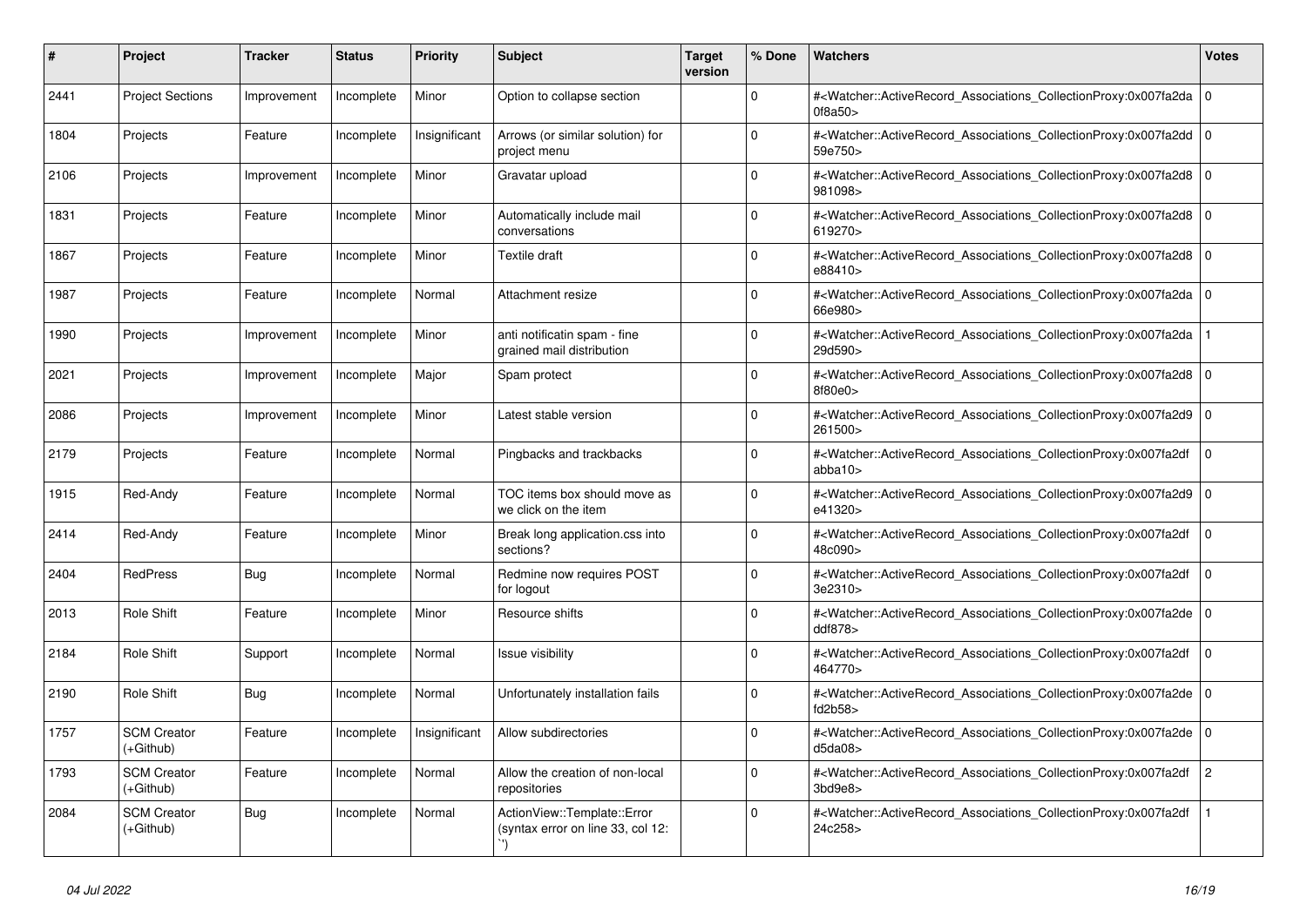| #    | <b>Project</b>                  | <b>Tracker</b> | <b>Status</b> | <b>Priority</b> | <b>Subject</b>                                                                           | <b>Target</b><br>version | % Done      | <b>Watchers</b>                                                                                                                                                                | <b>Votes</b> |
|------|---------------------------------|----------------|---------------|-----------------|------------------------------------------------------------------------------------------|--------------------------|-------------|--------------------------------------------------------------------------------------------------------------------------------------------------------------------------------|--------------|
| 2201 | <b>SCM Creator</b><br>(+Github) | Feature        | Incomplete    | Normal          | Add feature auto create struct<br>directory for svn                                      |                          | $\Omega$    | # <watcher::activerecord_associations_collectionproxy:0x007fa2de<br>cddb50&gt;</watcher::activerecord_associations_collectionproxy:0x007fa2de<br>                              |              |
| 2239 | <b>SCM Creator</b><br>(+Github) | Bug            | Incomplete    | Normal          | No default identifer                                                                     |                          | $\Omega$    | # <watcher::activerecord_associations_collectionproxy:0x007fa2de 0<br="">acc8c0</watcher::activerecord_associations_collectionproxy:0x007fa2de>                                |              |
| 2286 | <b>SCM Creator</b><br>(+Github) | Feature        | Incomplete    | Normal          | Add configuration option for<br>default encoding                                         |                          | $\mathbf 0$ | # <watcher::activerecord_associations_collectionproxy:0x007fa2de 0<br=""  ="">568280&gt;</watcher::activerecord_associations_collectionproxy:0x007fa2de>                       |              |
| 2287 | <b>SCM Creator</b><br>(+Github) | Feature        | Incomplete    | Normal          | Allow to customize naming<br>policy for repositories                                     |                          | $\Omega$    | # <watcher::activerecord_associations_collectionproxy:0x007fa2dd<br>eb69a0&gt;</watcher::activerecord_associations_collectionproxy:0x007fa2dd<br>                              | l o          |
| 2325 | <b>SCM Creator</b><br>(+Github) | <b>Bug</b>     | Incomplete    | Normal          | Cannot add existing github repo                                                          |                          | $\mathbf 0$ | # <watcher::activerecord_associations_collectionproxy:0x007fa2dd 0<br=""  ="">8ddb28&gt;</watcher::activerecord_associations_collectionproxy:0x007fa2dd>                       |              |
| 1999 | Sidebar Content                 | Feature        | Incomplete    | Minor           | Project module                                                                           |                          | $\Omega$    | # <watcher::activerecord 0<br="" associations="" collectionproxy:0x007fa2dd=""  ="">6d42f0&gt;</watcher::activerecord>                                                         |              |
| 1984 | Subscription                    | Feature        | Incomplete    | Minor           | Redirecting back after<br>registration/loginRedirecting<br>back after registration/login |                          | $\Omega$    | # <watcher::activerecord associations="" collectionproxy:0x007fa2dd<br="">505dc0&gt;</watcher::activerecord>                                                                   | l O          |
| 1735 | <b>TOC</b>                      | <b>Bug</b>     | Incomplete    | Normal          | Broken in new DokuWiki?                                                                  |                          | $\Omega$    | # <watcher::activerecord_associations_collectionproxy:0x007fa2dd 0<br=""  ="">26d1a8&gt;</watcher::activerecord_associations_collectionproxy:0x007fa2dd>                       |              |
| 1899 | WikiNG                          | Improvement    | Incomplete    | Minor           | Ignore conditions on preview                                                             |                          | $\mathbf 0$ | # <watcher::activerecord_associations_collectionproxy:0x007fa2dd 0<br=""  ="">13a8f8&gt;</watcher::activerecord_associations_collectionproxy:0x007fa2dd>                       |              |
| 1900 | WikiNG                          | Feature        | Incomplete    | Minor           | Singe bracket smiley                                                                     |                          | $\Omega$    | # <watcher::activerecord_associations_collectionproxy:0x007fa2dc<br>e3eeb0&gt;</watcher::activerecord_associations_collectionproxy:0x007fa2dc<br>                              | $\Omega$     |
| 1906 | WikiNG                          | Enhancement    | Incomplete    | Minor           | External Redmine links                                                                   |                          | $\Omega$    | # <watcher::activerecord 1<br="" associations="" collectionproxy:0x0055ce9c=""  ="">0022b8&gt;</watcher::activerecord>                                                         |              |
| 1907 | <b>WikiNG</b>                   | Feature        | Incomplete    | Minor           | Social links                                                                             |                          | $\Omega$    | # <watcher::activerecord_associations_collectionproxy:0x0055ce9b 1<br=""  =""><math>c1</math>fcb<math>8</math></watcher::activerecord_associations_collectionproxy:0x0055ce9b> |              |
| 1913 | WikiNG                          | Enhancement    | Incomplete    | Minor           | External Debian/Ubuntu bugs                                                              |                          | $\Omega$    | # <watcher::activerecord_associations_collectionproxy:0x0055ce98 0<br=""  ="">a0ebc0</watcher::activerecord_associations_collectionproxy:0x0055ce98>                           |              |
| 1942 | WikiNG                          | Feature        | Incomplete    | Minor           | Support for target in links                                                              |                          | $\Omega$    | # <watcher::activerecord 0<br="" associations="" collectionproxy:0x0055ce99=""  ="">039ec8</watcher::activerecord>                                                             |              |
| 1994 | WikiNG                          | Enhancement    | Incomplete    | Normal          | Inline warnings, tips etc                                                                |                          | $\Omega$    | # <watcher::activerecord_associations_collectionproxy:0x0055ce98 0<br=""  ="">aa2d48&gt;</watcher::activerecord_associations_collectionproxy:0x0055ce98>                       |              |
| 2079 | <b>WikiNG</b>                   | Feature        | Incomplete    | Normal          | Message to everyone in a<br>project                                                      |                          | $\mathbf 0$ | # <watcher::activerecord_associations_collectionproxy:0x0055ce98 0<br=""  ="">67c138&gt;</watcher::activerecord_associations_collectionproxy:0x0055ce98>                       |              |
| 2130 | WikiNG                          | Feature        | Incomplete    | Minor           | <b>Function references</b>                                                               |                          | $\Omega$    | # <watcher::activerecord_associations_collectionproxy:0x0055ce97 0<br=""  ="">a0c628&gt;</watcher::activerecord_associations_collectionproxy:0x0055ce97>                       |              |
| 2160 | <b>WikiNG</b>                   | Improvement    | Incomplete    | Normal          | Rename {{version}} to {{hidden}}                                                         |                          | $\Omega$    | # <watcher::activerecord associations="" collectionproxy:0x007fa2d9<br="">7c2300&gt;</watcher::activerecord>                                                                   | l 0          |
| 2224 | WikiNG                          | Feature        | Incomplete    | Normal          | Option to disable glyphs?                                                                |                          | $\Omega$    | # <watcher::activerecord_associations_collectionproxy:0x007fa2df<br>e45b18&gt;</watcher::activerecord_associations_collectionproxy:0x007fa2df<br>                              | $\Omega$     |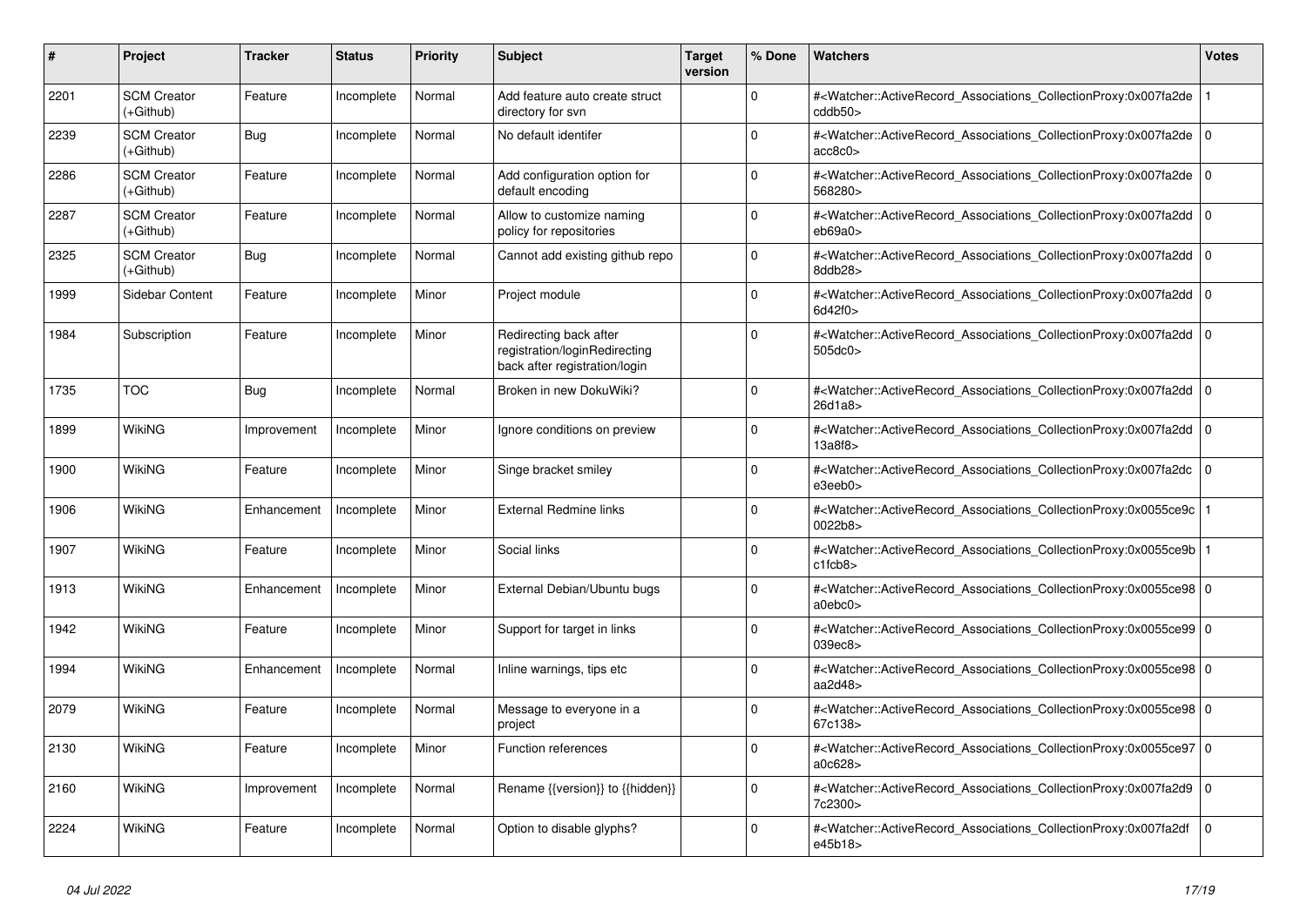| #    | <b>Project</b>         | <b>Tracker</b> | <b>Status</b> | <b>Priority</b> | <b>Subject</b>                                                             | <b>Target</b><br>version | % Done   | <b>Watchers</b>                                                                                                                                                                | <b>Votes</b> |
|------|------------------------|----------------|---------------|-----------------|----------------------------------------------------------------------------|--------------------------|----------|--------------------------------------------------------------------------------------------------------------------------------------------------------------------------------|--------------|
| 2234 | WikiNG                 | Enhancement    | Incomplete    | Minor           | Avatars in user links?                                                     |                          | $\Omega$ | # <watcher::activerecord_associations_collectionproxy:0x007fa2d8  <br="">451a28&gt;</watcher::activerecord_associations_collectionproxy:0x007fa2d8>                            | $\mathbf 0$  |
| 2392 | WikiNG                 | Feature        | Incomplete    | Normal          | <b>Hierarcial Numbered headers</b>                                         |                          | $\Omega$ | # <watcher::activerecord_associations_collectionproxy:0x007fa2d8  <br="">e23330&gt;</watcher::activerecord_associations_collectionproxy:0x007fa2d8>                            | $\Omega$     |
| 2413 | WikiNG                 | Feature        | Incomplete    | Minor           | Custom links syntax                                                        |                          | $\Omega$ | # <watcher::activerecord_associations_collectionproxy:0x007fa2dff 0<br=""  ="">f7538&gt;</watcher::activerecord_associations_collectionproxy:0x007fa2dff>                      |              |
| 2423 | <b>WikiNG</b>          | Feature        | Incomplete    | Normal          | markdown support?                                                          |                          | $\Omega$ | # <watcher::activerecord_associations_collectionproxy:0x007fa2da  <br="">64d668&gt;</watcher::activerecord_associations_collectionproxy:0x007fa2da>                            | $\Omega$     |
| 2436 | WikiNG                 | <b>Bug</b>     | Incomplete    | Normal          | Autocomplete debounce does<br>not work as expected                         |                          | 50       | # <watcher::activerecord 0<br="" associations="" collectionproxy:0x007fa2d8=""  ="">21ad90&gt;</watcher::activerecord>                                                         |              |
| 2244 | WordMine               | Improvement    | Incomplete    | Normal          | Import the project on blog index<br>open                                   |                          | $\Omega$ | # <watcher::activerecord_associations_collectionproxy:0x007fa2d9 0<br=""  ="">7437a8&gt;</watcher::activerecord_associations_collectionproxy:0x007fa2d9>                       |              |
| 2305 | <b>Author Box</b>      | Translation    | <b>New</b>    | Normal          | Change Korean translation file<br>comment                                  |                          | $\Omega$ | # <watcher::activerecord_associations_collectionproxy:0x007fa2d8  <br="">20c600&gt;</watcher::activerecord_associations_collectionproxy:0x007fa2d8>                            | $\Omega$     |
| 2424 | CD-Index               | Feature        | New           | Normal          | Option to skip thumbnail(s)                                                |                          | $\Omega$ | # <watcher::activerecord 0<br="" associations="" collectionproxy:0x007fa2da=""  ="">9f6828&gt;</watcher::activerecord>                                                         |              |
| 2425 | CD-Index               | Feature        | <b>New</b>    | Normal          | Content rating data for images<br>and videos                               |                          | $\Omega$ | # <watcher::activerecord 0<br="" associations="" collectionproxy:0x007fa2da=""  ="">33d8d8&gt;</watcher::activerecord>                                                         |              |
| 2323 | <b>Contact Form</b>    | Bug            | New           | Normal          | non-english characters on Full<br>name                                     |                          | $\Omega$ | # <watcher::activerecord_associations_collectionproxy:0x007fa2d9 0<br=""  ="">125858&gt;</watcher::activerecord_associations_collectionproxy:0x007fa2d9>                       |              |
| 2324 | <b>Contact Form</b>    | <b>Bug</b>     | <b>New</b>    | Normal          | Submitter information missing<br>on email.                                 |                          | $\Omega$ | # <watcher::activerecord_associations_collectionproxy:0x007fa2d9  <br="">ed86f8</watcher::activerecord_associations_collectionproxy:0x007fa2d9>                                | $\mathbf 0$  |
| 2442 | <b>Contact Form</b>    | Feature        | <b>New</b>    | Minor           | Put sender's email into From                                               |                          | $\Omega$ | # <watcher::activerecord 0<br="" associations="" collectionproxy:0x007fa2d8=""  ="">ad45a8</watcher::activerecord>                                                             |              |
| 2216 | Download Button        | Bug            | New           | Critical        | Missing partial<br>download/sidebar                                        |                          | $\Omega$ | # <watcher::activerecord associations="" collectionproxy:0x007fa2d8<br="">f9e070&gt;</watcher::activerecord>                                                                   | $\mathbf 0$  |
| 2257 | Download Button        | Patch          | <b>New</b>    | Normal          | Support for multiple downloads                                             |                          | $\Omega$ | # <watcher::activerecord_associations_collectionproxy:0x007fa2d8 0<br=""  =""><math>1</math>dab<math>50</math></watcher::activerecord_associations_collectionproxy:0x007fa2d8> |              |
| 2447 | <b>Extended Fields</b> | <b>Bug</b>     | <b>New</b>    | Normal          | Support Redmine 4.0<br>NoMethodError: undefined<br>method `attr_protected' |                          | $\Omega$ | # <watcher::activerecord_associations_collectionproxy:0x007fa2da 0<br=""  ="">817458&gt;</watcher::activerecord_associations_collectionproxy:0x007fa2da>                       |              |
| 2308 | <b>Extended Fields</b> | Translation    | New           | Normal          | Add Korean translation file<br>comment                                     | 0.2.4                    | $\Omega$ | # <watcher::activerecord 0<br="" associations="" collectionproxy:0x007fa2da=""  ="">b3afb8</watcher::activerecord>                                                             |              |
| 2316 | Hooks Manager          | Translation    | New           | Normal          | French translation                                                         |                          | $\Omega$ | # <watcher::activerecord_associations_collectionproxy:0x007fa2d8 0<br=""  ="">1fcf70</watcher::activerecord_associations_collectionproxy:0x007fa2d8>                           |              |
| 2317 | Hooks Manager          | Support        | New           | Normal          | Change Assignee on custom<br>field selection                               |                          | $\Omega$ | # <watcher::activerecord_associations_collectionproxy:0x007fa2d9 0<br=""  ="">b25f10&gt;</watcher::activerecord_associations_collectionproxy:0x007fa2d9>                       |              |
| 2312 | Like Button            | Translation    | <b>New</b>    | Normal          | Add Korean translation file                                                |                          | $\Omega$ | # <watcher::activerecord associations="" collectionproxy:0x007fa2d9<br="">311248&gt;</watcher::activerecord>                                                                   | $\Omega$     |